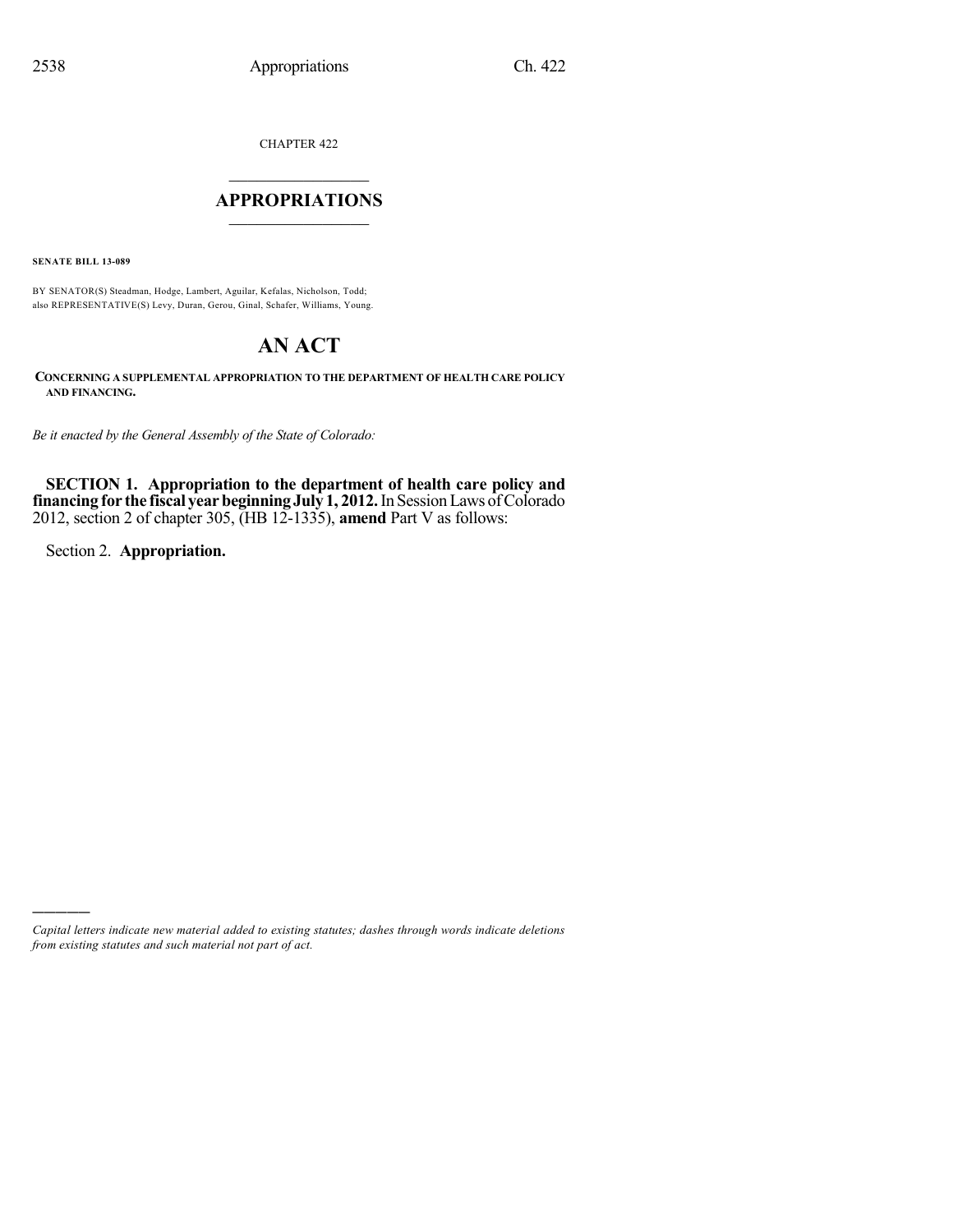|                 |       | APPROPRIATION FROM |                             |                |                |  |  |
|-----------------|-------|--------------------|-----------------------------|----------------|----------------|--|--|
|                 |       |                    |                             |                |                |  |  |
| ITEM &          | TOTAL | GENERAL            | CASH<br><b>GENER AL</b>     | REAPPROPRIATED | <b>FEDERAL</b> |  |  |
| <b>SUBTOTAL</b> |       | <b>FUND</b>        | <b>FUNDS</b><br><b>FUND</b> | <b>FUNDS</b>   | <b>FUNDS</b>   |  |  |
|                 |       |                    | <b>EXEMPT</b>               |                |                |  |  |
|                 |       |                    |                             |                |                |  |  |

## **PART V DEPARTMENT OF HEALTH CARE POLICY AND FINANCING**

## **(1) EXECUTIVE DIRECTOR'S OFFICE**

### **(A) General Administration**

| Personal Services        | 21,687,551    |
|--------------------------|---------------|
|                          | 21,752,333    |
|                          | $(314.3 FTE)$ |
|                          | $(315.2$ FTE) |
| Health, Life, and Dental | 2,160,056     |
| Short-term Disability    | 32,188        |
| S.B. 04-257 Amortization |               |
| Equalization             |               |
| Disbursement             | 704,439       |
| S.B. 06-235 Supplemental |               |
| Amortization             |               |
| Equalization             |               |
| Disbursement             | 604,213       |
| Workers' Compensation    | 30,843        |
|                          |               |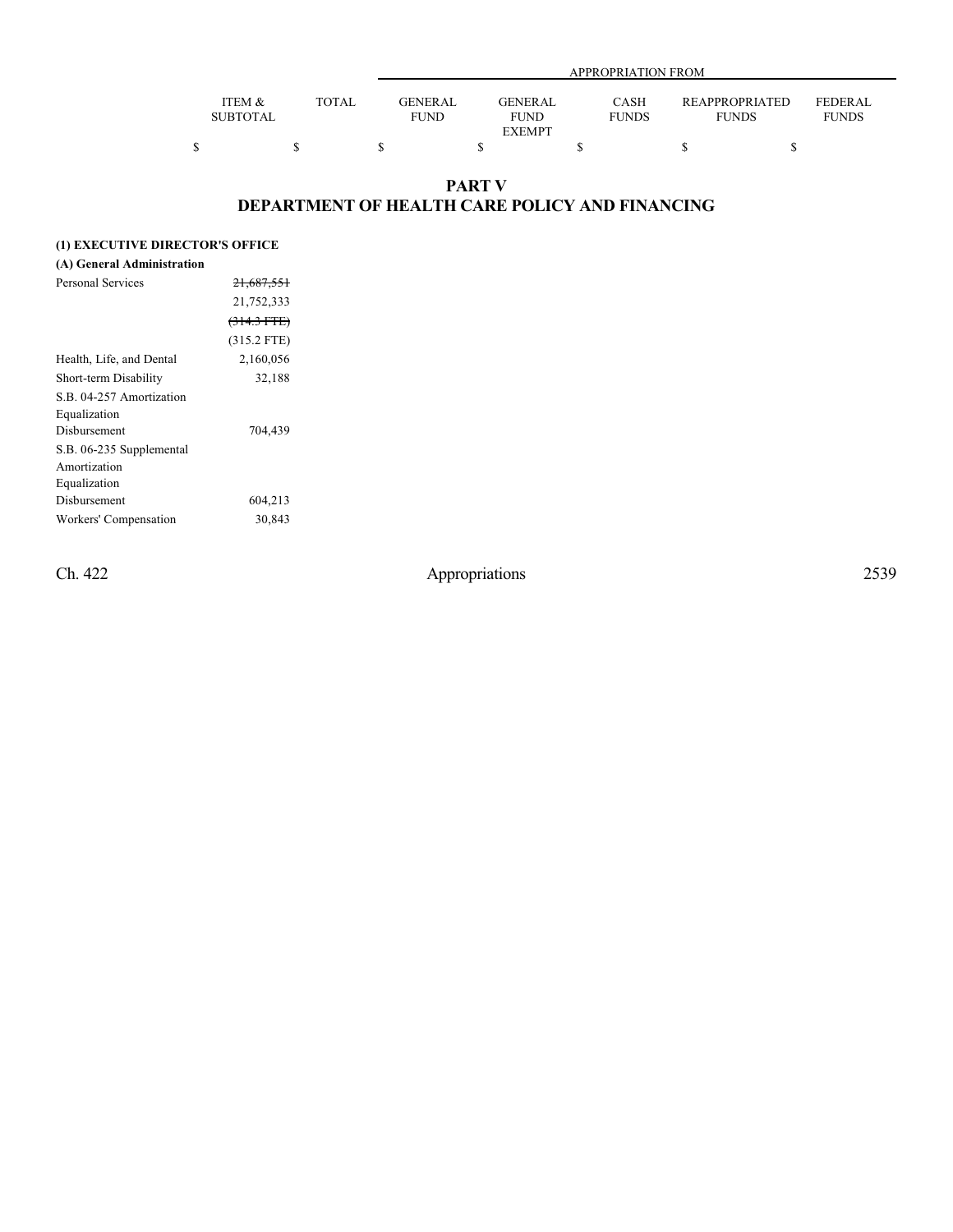|                             |                           |              |                               |                                                | APPROPRIATION FROM   |                                       |                                |
|-----------------------------|---------------------------|--------------|-------------------------------|------------------------------------------------|----------------------|---------------------------------------|--------------------------------|
|                             | ITEM &<br><b>SUBTOTAL</b> | <b>TOTAL</b> | <b>GENERAL</b><br><b>FUND</b> | <b>GENERAL</b><br><b>FUND</b><br><b>EXEMPT</b> | CASH<br><b>FUNDS</b> | <b>REAPPROPRIATED</b><br><b>FUNDS</b> | <b>FEDERAL</b><br><b>FUNDS</b> |
|                             | ${\mathbb S}$             | \$           | \$                            | \$                                             | \$                   | \$<br>\$                              |                                |
| <b>Operating Expenses</b>   | 1,555,016                 |              |                               |                                                |                      |                                       |                                |
|                             | 1,570,188                 |              |                               |                                                |                      |                                       |                                |
| Legal Services              |                           |              |                               |                                                |                      |                                       |                                |
| for 13,592 hours            | 1,049,982                 |              |                               |                                                |                      |                                       |                                |
| Administrative              |                           |              |                               |                                                |                      |                                       |                                |
| Law Judge Services          | 510,957                   |              |                               |                                                |                      |                                       |                                |
| <b>Purchase of Services</b> |                           |              |                               |                                                |                      |                                       |                                |
| from Computer Center        | 1,001,906                 |              |                               |                                                |                      |                                       |                                |
| Multiuse                    |                           |              |                               |                                                |                      |                                       |                                |
| Network Payments            | 245,162                   |              |                               |                                                |                      |                                       |                                |
| <b>COFRS</b> Modernization  | 1,006,098                 |              |                               |                                                |                      |                                       |                                |
| Payment to Risk             |                           |              |                               |                                                |                      |                                       |                                |
| Management and              |                           |              |                               |                                                |                      |                                       |                                |
| Property Funds              | 84,444                    |              |                               |                                                |                      |                                       |                                |
|                             | 123,841                   |              |                               |                                                |                      |                                       |                                |
| Leased Space                | 696,564                   |              |                               |                                                |                      |                                       |                                |
|                             | 675,394                   |              |                               |                                                |                      |                                       |                                |
| Capitol Complex             |                           |              |                               |                                                |                      |                                       |                                |
| Leased Space                | 394,600                   |              |                               |                                                |                      |                                       |                                |
| General Professional        |                           |              |                               |                                                |                      |                                       |                                |
| Services and Special        |                           |              |                               |                                                |                      |                                       |                                |
| Projects                    | 5,780,552                 |              |                               |                                                |                      |                                       |                                |
|                             |                           |              |                               |                                                |                      |                                       |                                |

i<br>Li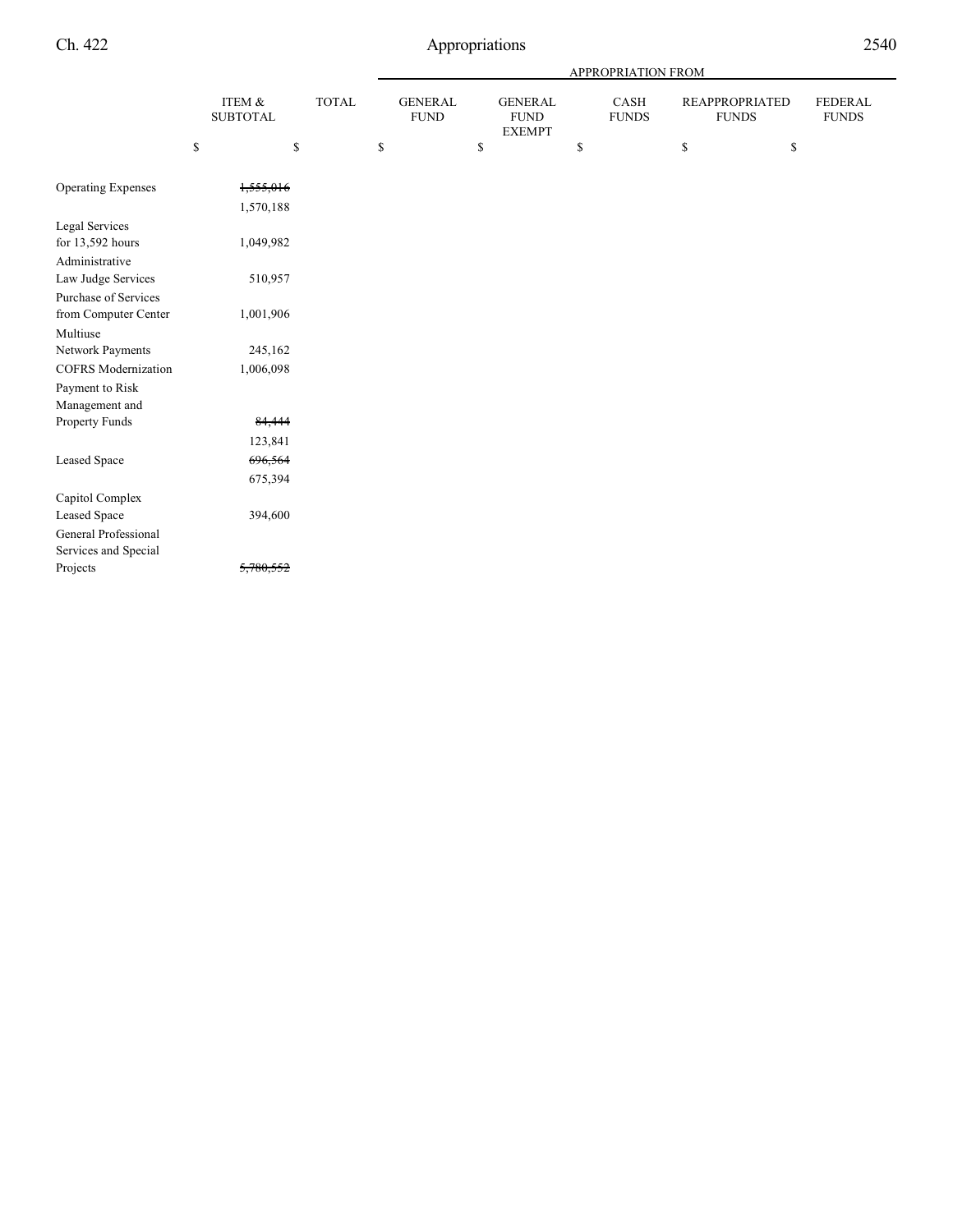| 5.956.532             |                       |                        |                      |               |
|-----------------------|-----------------------|------------------------|----------------------|---------------|
| <del>37,544,571</del> | <del>13,163,355</del> | 3,343,424 <sup>a</sup> | 447.329 <sup>b</sup> | 20,590,463(f) |
| 37.818.732            | 13.349.636            | 3.294.224 <sup>a</sup> |                      | 20,727,543(1) |

<sup>a</sup> Of this amount, \$2,535,659 \$2,486,459 shall be from the Hospital Provider Fee Cash Fund created in Section 25.5-4-402.3 (4), C.R.S., \$277,452 shall be from the Children's Basic Health Plan Trust created in Section 25.5-8-105 (1), C.R.S., \$134,474 shall be from the Medical Nursing FacilityCash Fund created in Section 25.5-6-203 (2) (a), C.R.S., \$85,000 shall be from the Nursing Home Penalty Cash Fund created in Section 25.5-6-205 (3) (a), C.R.S., \$3,833 shall be from the Department of Health Care Policy and Financing Cash Fund created in Section 25.5-1-109, C.R.S., \$65,865 shall be from estate recoveries, \$58,152 shall be from the Primary Care Fund created in Section 24-22-117 (2) (b) (I), C.R.S., \$55,797 shall be from the Health Care Services Fund created in Section 25.5-3-112 (1) (a), C.R.S., \$37,233 shall be from the Colorado Autism Treatment Fund created in Section 25.5-6-805 (a), C.R.S., \$33,475 shall be from the Short-term Innovative Health Program Grant Fund created in Section 25-36-101 (2) (a), C.R.S., \$30,777 shall be from the Coordinated Care for People with Disabilities Fund created in Section 25.5-6-111 (4), C.R.S., and \$25,707 shall be from the Breast and Cervical Cancer Prevention and Treatment Fund created in Section 25.5-5-308 (8) (a) (I), C.R.S.

 $^{\rm b}$  Of this amount, \$443,283 shall be a transfer from the Department of Human Services and \$4,046 shall be from Old Age Pension Health and Medical Care Fund moneys originally appropriated to the Old Age Pension State Medical Program in the Other Medical Services division.

#### **(B) Transfers to Other Departments**

| Transfer to Department of       |           |              |                        |              |
|---------------------------------|-----------|--------------|------------------------|--------------|
| Public Health and               |           |              |                        |              |
| Environment Facility for        |           |              |                        |              |
| Survey and Certification        | 5,205,465 | 1,568,883(M) |                        | 3,636,582    |
| Transfer to Department of       |           |              |                        |              |
| Public Health and               |           |              |                        |              |
| <b>Environment</b> for Nurse    |           |              |                        |              |
| Home Visitor Program            | 3,010,000 |              | 1,505,000 <sup>a</sup> | 1,505,000(I) |
| Transfer to Department of       |           |              |                        |              |
| Public Health and               |           |              |                        |              |
| <b>Environment</b> for Prenatal |           |              |                        |              |
| <b>Statistical Information</b>  | 5,887     | 2,944(M)     |                        | 2,943        |
|                                 |           |              |                        |              |
|                                 |           |              |                        |              |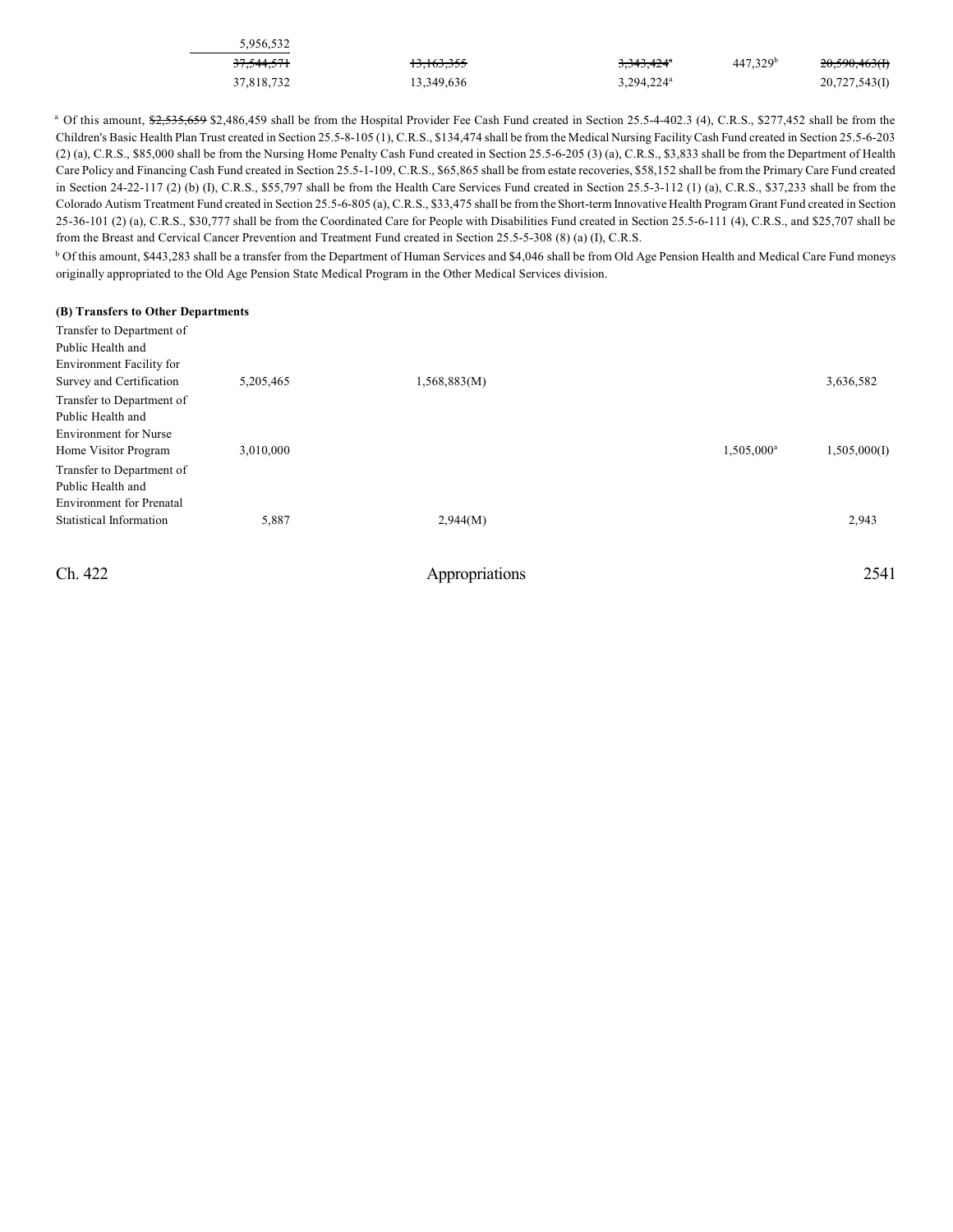|                                                                                  |                           |              | <b>APPROPRIATION FROM</b>     |                                                |                             |                                       |                                |  |  |
|----------------------------------------------------------------------------------|---------------------------|--------------|-------------------------------|------------------------------------------------|-----------------------------|---------------------------------------|--------------------------------|--|--|
|                                                                                  | ITEM &<br><b>SUBTOTAL</b> | <b>TOTAL</b> | <b>GENERAL</b><br><b>FUND</b> | <b>GENERAL</b><br><b>FUND</b><br><b>EXEMPT</b> | <b>CASH</b><br><b>FUNDS</b> | <b>REAPPROPRIATED</b><br><b>FUNDS</b> | <b>FEDERAL</b><br><b>FUNDS</b> |  |  |
|                                                                                  | \$                        | \$           | \$                            | \$                                             | \$                          | \$<br>\$                              |                                |  |  |
| Transfer to Department of<br>Regulatory Agencies for<br>Nurse Aide Certification | 324,041                   |              | 147,369(M)                    |                                                |                             | $14,652^b$                            | 162,020                        |  |  |
| Transfer to Department of<br>Regulatory Agencies for                             |                           |              |                               |                                                |                             |                                       |                                |  |  |
| Reviews<br>Transfer to Department of<br><b>Education for Public</b>              | 14,000                    |              | 7,000(M)                      |                                                |                             |                                       | 7,000                          |  |  |
| School Health Services<br>Administration                                         | 139,940                   |              |                               |                                                |                             |                                       | 139,940(I)                     |  |  |
|                                                                                  | 8,699,333                 |              |                               |                                                |                             |                                       |                                |  |  |

<sup>a</sup>This amount shall be transferred from the Nurse Home Visitor Program line item of the Prevention Services Division in the Department of Public Health and Environment.

 $<sup>b</sup>$ This amount shall be transferred from the Department of Regulatory Agencies.</sup>

#### **(C) Information Technology Contracts and Projects**

| 6,379,650(M) | $1,566,666$ <sup>a</sup>            | 100.328 <sup>b</sup><br>23,852,673 |
|--------------|-------------------------------------|------------------------------------|
| 6,561,236(M) | $1,643,380$ <sup>a</sup>            | 24,975,793                         |
|              |                                     |                                    |
| 62,500(M)    |                                     | 187,500                            |
|              | 31,899,317<br>33,280,737<br>250,000 |                                    |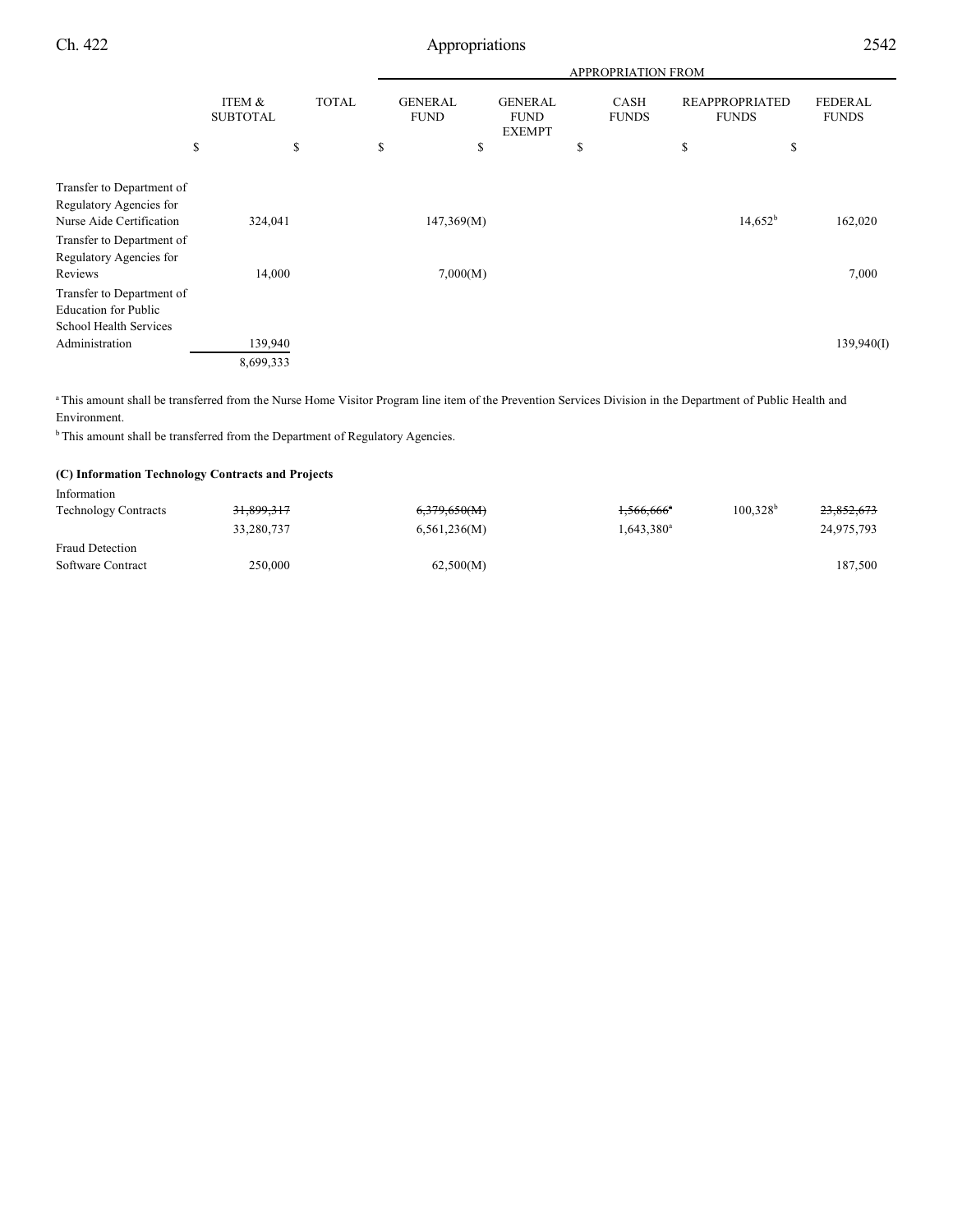| Centralized Eligibility |  |
|-------------------------|--|
|-------------------------|--|

| <b>Vendor Contract Project</b> | 5.098.787  | $2,534,204^{\circ}$ | 2,564,583(I) |  |
|--------------------------------|------------|---------------------|--------------|--|
|                                | 37,248,104 |                     |              |  |
|                                | 38.629.524 |                     |              |  |

<sup>b</sup> Of this amount, \$97,981 shall be from Old Age Pension Health and Medical Care Fund moneys originally appropriated to the Old Age Pension State Medical Program in the Other Medical Services division and \$2,347 shall be a transfer from the Department of Public Health and Environment pursuant to Section 24-22-117 (2) (d) (II) (D), C.R.S.

<sup>c</sup> This amount shall be from the Hospital Provider Fee Cash Fund created in Section 25.5-4-402.3 (4), C.R.S.

#### **(D) Eligibility Determinations and Client Services**

| Medical                           |            |               |                        |           |              |
|-----------------------------------|------------|---------------|------------------------|-----------|--------------|
| <b>Identification Cards</b>       | 129,240    | 59,203(M)     | $4,620$ <sup>d</sup>   | $1,593^a$ | 63,824       |
| Contracts for Special             |            |               |                        |           |              |
| <b>Eligibility Determinations</b> | 7,761,238  | 828,091(M)    | 2,806,268 <sup>b</sup> |           | 4,126,879    |
|                                   | 7,943,121  | 873,562(M)    |                        |           | 4,263,291    |
| County Administration             | 31,427,701 | 10,373,188(M) | 5,380,796 <sup>c</sup> |           | 15,673,717   |
| Hospital Provider Fee             |            |               |                        |           |              |
| County Administration             | 2,581,071  |               | 1,290,536 <sup>d</sup> |           | 1,290,535(I) |
| Administrative                    |            |               |                        |           |              |
| Case Management                   | 869,744    | 434,872(M)    |                        |           | 434,872      |
| <b>Customer Outreach</b>          | 4,927,018  | 2,376,649(M)  | $86.861$ <sup>d</sup>  |           | 2,463,508    |
|                                   | 47,696,012 |               |                        |           |              |
|                                   | 47,877,895 |               |                        |           |              |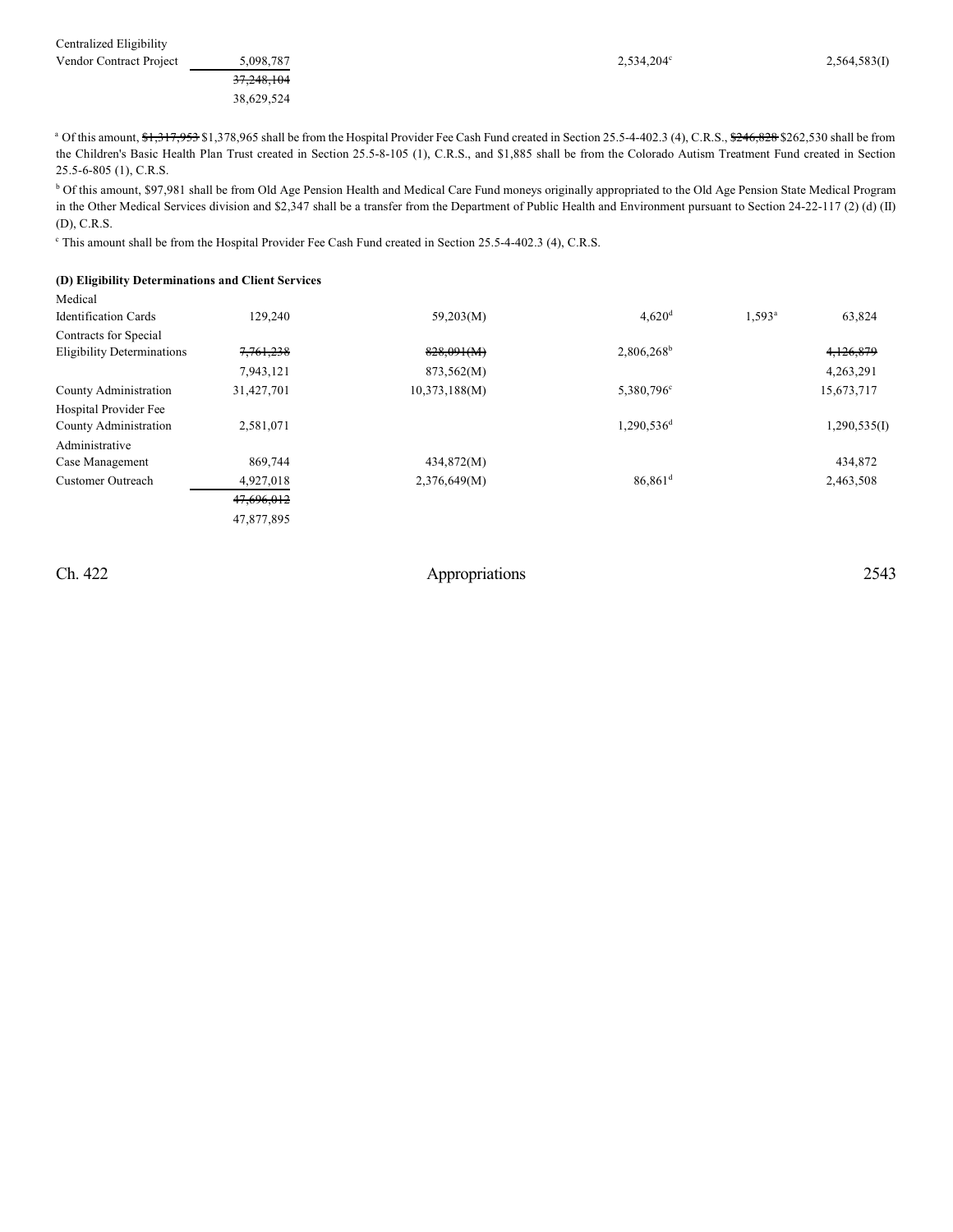| ٧ |  |
|---|--|

|                 |              |                | APPROPRIATION FROM |              |                       |              |  |  |
|-----------------|--------------|----------------|--------------------|--------------|-----------------------|--------------|--|--|
|                 |              |                |                    |              |                       |              |  |  |
| ITEM &          | <b>TOTAL</b> | <b>GENERAL</b> | GENERAL            | CASH         | <b>REAPPROPRIATED</b> | FEDERAL      |  |  |
| <b>SUBTOTAL</b> |              | <b>FUND</b>    | <b>FUND</b>        | <b>FUNDS</b> | <b>FUNDS</b>          | <b>FUNDS</b> |  |  |
|                 |              |                | <b>EXEMPT</b>      |              |                       |              |  |  |
|                 |              |                |                    |              |                       |              |  |  |

<sup>a</sup> This amount shall be from Old Age Pension Health and Medical Care Fund moneys originally appropriated to the Old Age Pension State Medical Program in the Other Medical Services division.

<sup>b</sup> Of this amount, \$2,801,268 shall be from the Hospital Provider Fee Cash Fund created in Section 25.5-4-402.3 (4), C.R.S., and \$5,000 shall be from the Colorado Autism Treatment Fund created in Section 25.5-6-805, C.R.S.

 $\degree$  This amount shall be from local funds.

<sup>d</sup> These amounts shall be from the Hospital Provider Fee Cash Fund created in Section 25.5-4-402.3 (4), C.R.S.

| 6,074,749 |
|-----------|
|           |
|           |
|           |
|           |
|           |
| 1,231,703 |
|           |

<sup>a</sup> Of this amount, \$250,000 shall be from the Hospital Provider Fee Cash Fund created in Section 25.5-4-402.3 (4), C.R.S., and \$12,420 shall be from the Medicaid Nursing Facility Cash Fund created in Section 25.5-6-203 (2) (a), C.R.S.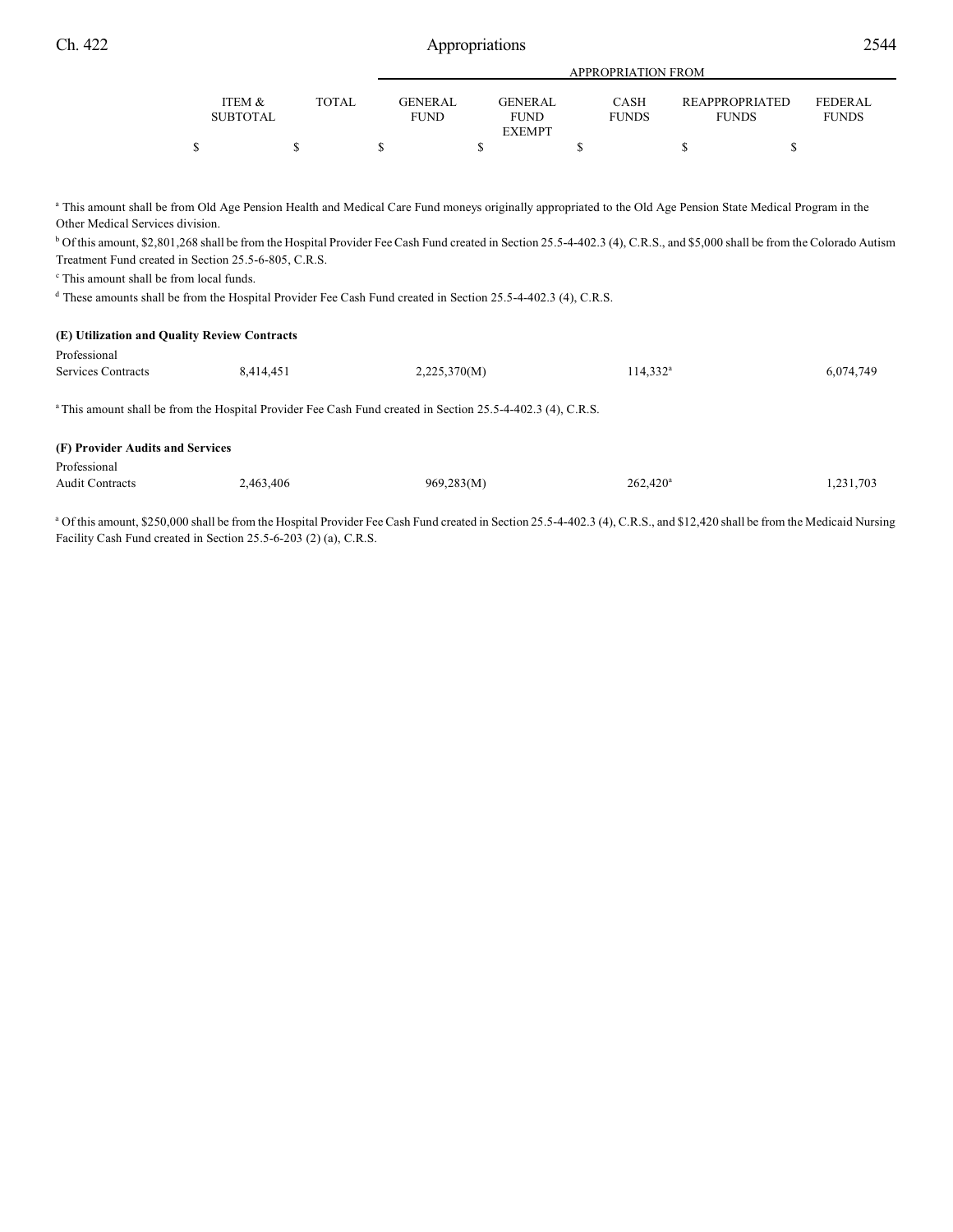| (G) Recoveries and Recoupment Contract Costs                                                                      |                          |                  |                          |                          |                     |               |
|-------------------------------------------------------------------------------------------------------------------|--------------------------|------------------|--------------------------|--------------------------|---------------------|---------------|
| <b>Estate Recovery</b>                                                                                            | 700,000                  |                  |                          | 350,000 <sup>a</sup>     |                     | 350,000(I)    |
|                                                                                                                   |                          |                  |                          |                          |                     |               |
| <sup>a</sup> This amount shall be from estate recoveries.                                                         |                          |                  |                          |                          |                     |               |
|                                                                                                                   |                          |                  |                          |                          |                     |               |
|                                                                                                                   | 142,765,877              |                  |                          |                          |                     |               |
|                                                                                                                   | 144,603,341              |                  |                          |                          |                     |               |
|                                                                                                                   |                          |                  |                          |                          |                     |               |
| (2) MEDICAL SERVICES PREMIUMS <sup>10</sup>                                                                       |                          |                  |                          |                          |                     |               |
| Medical and Long-Term                                                                                             |                          |                  |                          |                          |                     |               |
| Care Services for                                                                                                 |                          |                  |                          |                          |                     |               |
| Medicaid Eligible                                                                                                 |                          |                  |                          |                          |                     |               |
| Individuals                                                                                                       | <del>3,994,685,293</del> | 1,055,118,623(M) | 312,202,624 <sup>a</sup> | 651,202,864 <sup>b</sup> | $3,215,340^{\circ}$ | 1,972,945,842 |
|                                                                                                                   | 3,994,977,700            | 1,055,264,827(M) |                          |                          |                     | 1,973,092,045 |
|                                                                                                                   |                          |                  |                          |                          |                     |               |
| <sup>a</sup> This amount shall be from the General Fund Exempt Account created in Section 24-77-103.6 (2), C.R.S. |                          |                  |                          |                          |                     |               |
|                                                                                                                   |                          |                  |                          |                          |                     |               |

<sup>b</sup> Of this amount, \$482,144,867 shall be from the Hospital Provider Fee Cash Fund created in Section 25.5-4-402.3 (4), C.R.S., \$67,872,147 shall be from the Health Care Expansion Fund created in Section 24-22-117 (2) (a) (I), C.R.S., \$43,381,505 shall be from the Medicaid Nursing Facility Cash Fund created in Section 25.5-6-203 (2) (a), C.R.S., \$35,205,601 shall be from recoveries and recoupments, \$12,436,615 represents public funds certified as expenditures incurred by public hospitals and agencies that are eligible for federal financial participation under the Medicaid program, \$4,531,955 shall be from the Medicaid Buy-In Cash Fund created in Section 25.5-6-1404 (3) (b), C.R.S., \$2,230,500 shall be from the Tobacco Tax Fund created in section 24-22-117 (1) (a), C.R.S. and meets the requirement to appropriate a portion of the revenues collected from the imposition of additional state cigarette and tobacco taxes to the Old Age Pension program for health related purposes pursuant to Section 21 of Article X of the State Constitution, \$1,484,910 shall be from the Breast and Cervical Cancer Prevention and Treatment Fund created in Section 25.5-5-308 (8) (a) (I), C.R.S., \$878,625 shall be from the Colorado Autism Treatment Fund created in Section 25.5-6-805 (1), C.R.S., \$686,735 shall be from the Tobacco Education Programs Fund created in Section 24-22-117 (2) (c) (I), C.R.S., \$268,200 shall be from the Coordinated Care for People with Disabilities Fund created in Section 25.5-6-111 (4), C.R.S., \$40,869 shall be from local funds, and \$40,335 shall be from the Home Health Telemedicine Cash Fund created in Section 25.5-5-321 (2) (c), C.R.S.

<sup>c</sup> Of this amount, \$2,000,000 shall be transferred from the Department of Public Health and Environment pursuant to Section 24-22-117 (2) (d) (IV.5), C.R.S. and \$1,215,340 shall be transferred from the Department of Public Health and Environment pursuant to Section 24-22-117 (2) (d) (II) (D), C.R.S.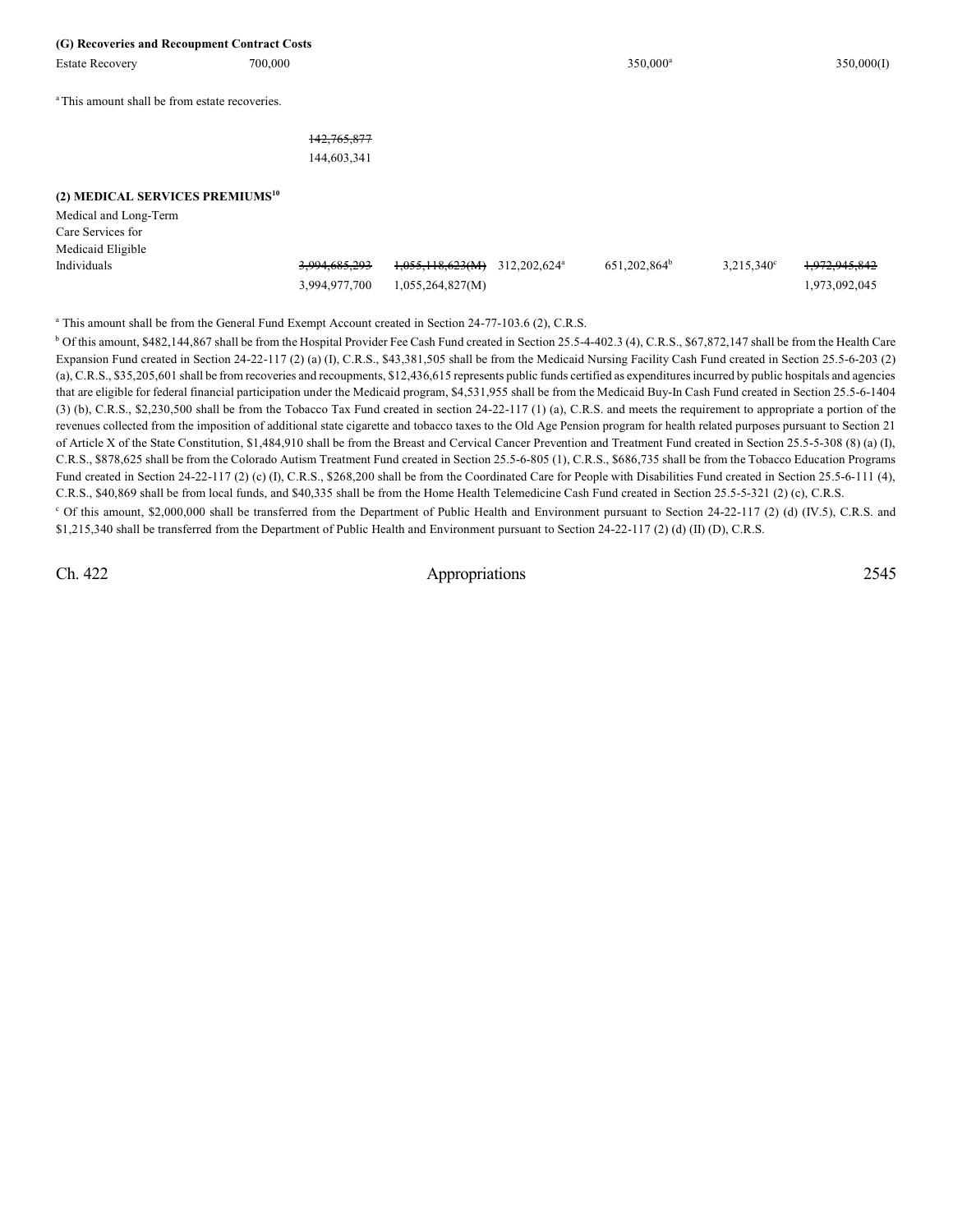| 2546 |
|------|
|      |

|                                               |                           |              | <b>APPROPRIATION FROM</b>     |                                                |                      |                                |                         |  |  |  |
|-----------------------------------------------|---------------------------|--------------|-------------------------------|------------------------------------------------|----------------------|--------------------------------|-------------------------|--|--|--|
|                                               | ITEM &<br><b>SUBTOTAL</b> | <b>TOTAL</b> | <b>GENERAL</b><br><b>FUND</b> | <b>GENERAL</b><br><b>FUND</b><br><b>EXEMPT</b> | CASH<br><b>FUNDS</b> | REAPPROPRIATED<br><b>FUNDS</b> | FEDERAL<br><b>FUNDS</b> |  |  |  |
| \$                                            |                           |              |                               |                                                |                      | D                              | J.                      |  |  |  |
| (3) MEDICAID MENTAL HEALTH COMMUNITY PROGRAMS |                           |              |                               |                                                |                      |                                |                         |  |  |  |

| Mental Health              |             |                |                           |             |
|----------------------------|-------------|----------------|---------------------------|-------------|
| <b>Capitation Payments</b> | 312,580,712 | 142,712,972(M) | $13.648.932$ <sup>a</sup> | 156,218,808 |
| Medicaid Mental Health     |             |                |                           |             |
| Fee for Service Payments   | 4.147.628   | 2,073,815(M)   |                           | 2,073,813   |
|                            |             | 316,728,340    |                           |             |

<sup>a</sup> Of this amount, \$13,614,743 (H) shall be from the Hospital Provider Fee Cash Fund created in Section 25.5-4-402.3 (4), C.R.S., and \$34,189 shall be from the Breast and Cervical Cancer Prevention and Treatment Fund created in Section 25.5-5-308 (8) (a) (I), C.R.S.

| (4) INDIGENT CARE PROGRAM |             |              |                          |                |
|---------------------------|-------------|--------------|--------------------------|----------------|
| Safety Net                |             |              |                          |                |
| Provider Payments         | 287,055,532 |              | 143,527,766 <sup>a</sup> | 143,527,766(I) |
| Clinic Based              |             |              |                          |                |
| Indigent Care             | 6,119,760   | 3,059,880(M) |                          | 3,059,880      |
| Pediatric                 |             |              |                          |                |
| Specialty Hospital        | 11,799,938  | 5,899,969(M) |                          | 5,899,969      |
| Appropriation from        |             |              |                          |                |
| Tobacco Tax Cash Fund     |             |              |                          |                |
| to the General Fund       | 441,600     |              | $441,600^{\rm b}$        |                |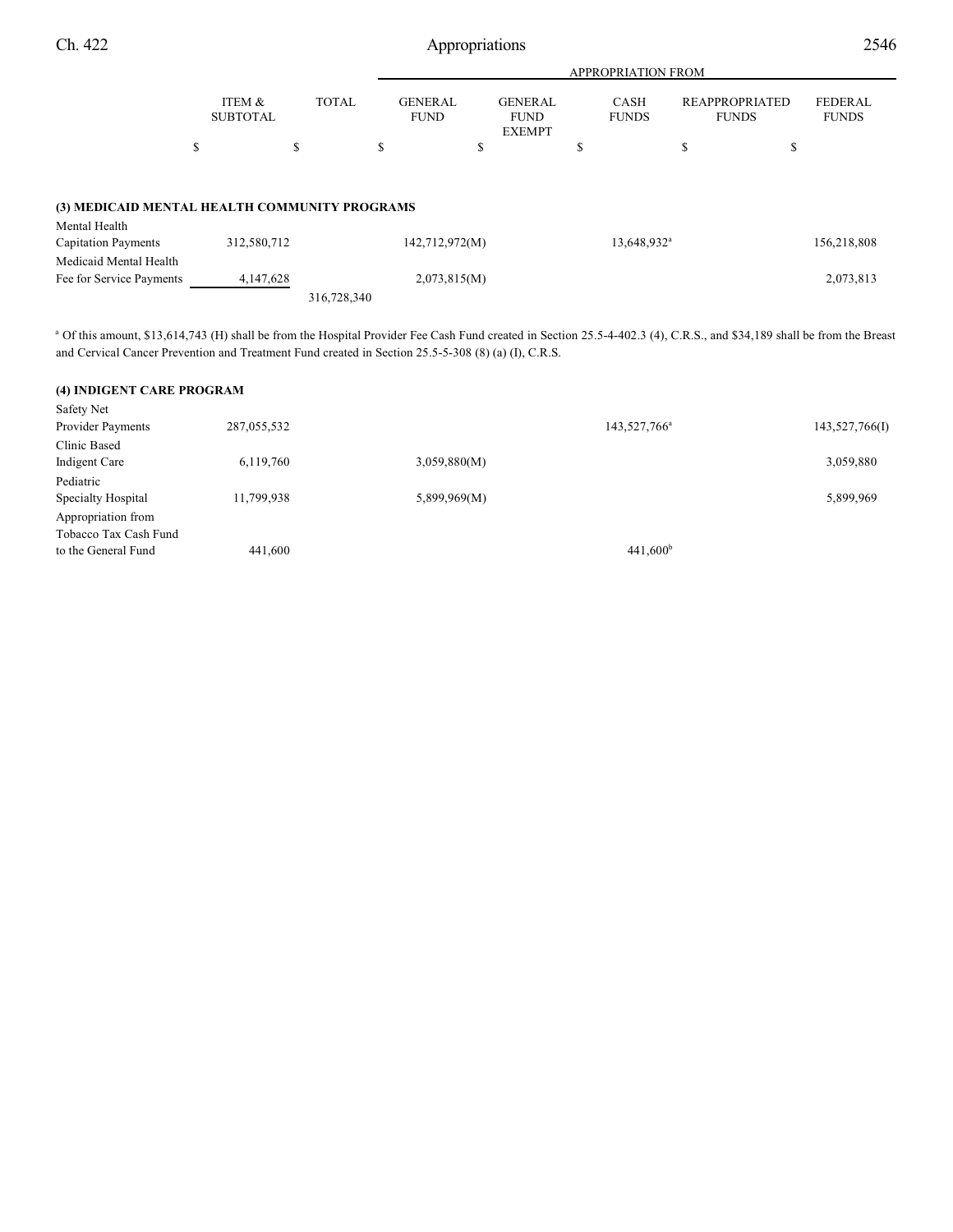| Primary Care              |             |             |               |         |                           |             |
|---------------------------|-------------|-------------|---------------|---------|---------------------------|-------------|
| Fund Program              | 27,968,000  |             |               |         | $27,968,000^{\circ}$      |             |
| Children's Basic Health   |             |             |               |         |                           |             |
| Plan Administration       | 5,134,993   |             |               |         | 2,305,152(H) <sup>d</sup> | 2,829,841   |
| Children's Basic Health   |             |             |               |         |                           |             |
| Plan Medical and Dental   |             |             |               |         |                           |             |
| $Costs$ <sup>11, 12</sup> | 182,543,053 |             | 21,787,355(M) | 441,600 | 42,220,291°               | 118,093,807 |
|                           | 191,563,763 |             | 24,583,254(M) |         | $42,581,641^{\circ}$      | 123,957,268 |
|                           |             | 521,062,876 |               |         |                           |             |
|                           |             | 530,083,586 |               |         |                           |             |

<sup>a</sup> This amount shall be from the Hospital Provider Fee Cash Fund created in Section 25.5-4-402.3 (4), C.R.S.

<sup>b</sup> This amount shall be from the Tobacco Tax Cash Fund created in Section 24-22-117 (l) (a), C.R.S. This appropriation partially meets the requirement to appropriate a portion of the revenues collected from imposition of additional state cigarette and tobacco taxes to the General Fund pursuant to Section 21 of Article X of the State Constitution.

<sup>c</sup> This amount shall be from the Primary Care Fund created in Section 24-22-117 (2) (b) (I), C.R.S.

<sup>d</sup> Of this amount, \$2,295,791 shall be from the Children's Basic Health Plan Trust created in Section 25.5-8-105 (1), C.R.S., and \$9,361 shall be from the Hospital Provider Fee Cash Fund created in Section 25.5-4-402.3 (4), C.R.S.

<sup>o</sup> Of this amount, \$31,053,239 shall be from the Children's Basic Health Plan Trust created in Section 25.5-8-105 (1), C.R.S., \$10,945,416 \$11,306,766 shall be from the Hospital Provider Fee Cash Fund created in Section 25.5-4-402.3 (4), C.R.S., \$221,635 shall be from the Colorado Immunization Fund created in Section 25-4-2301, C.R.S., and \$1 shall be from the Health Care Expansion Fund created in Section 24-22-117 (2) (a) (I), C.R.S.

#### **(5) OTHER MEDICAL SERVICES**

| Ch. 422                                    |            | Appropriations |                   | 2547    |
|--------------------------------------------|------------|----------------|-------------------|---------|
| <b>Training Programs</b>                   | 1,741,077  | 870,538(M)     |                   | 870,539 |
| Commission on Family<br>Medicine Residency |            |                |                   |         |
| Old Age Pension State<br>Medical Program   | 12,400,000 | 2,400,000      | $10,000,000(1)^a$ |         |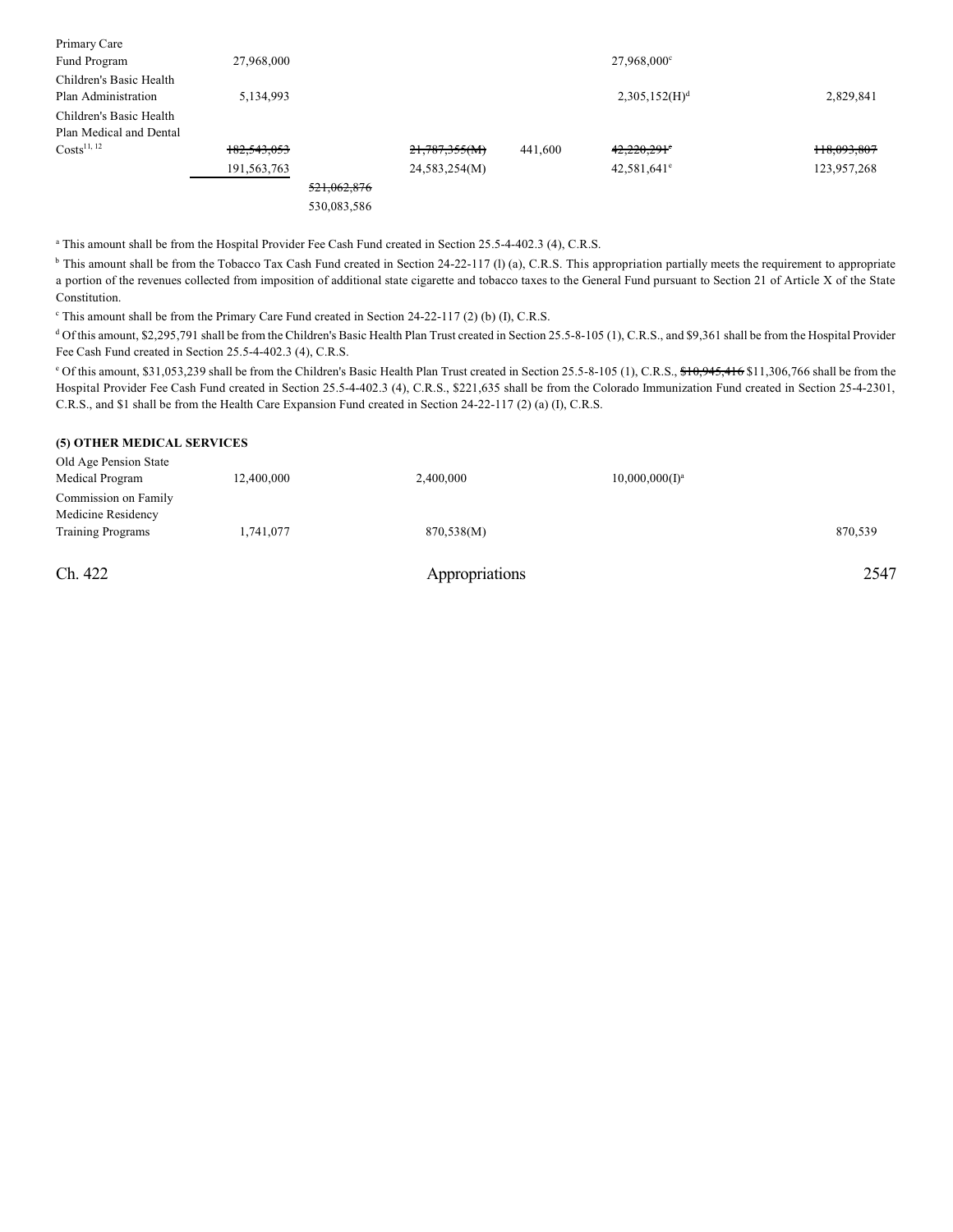|                                                                                         |                                 |                          | <b>APPROPRIATION FROM</b> |                                     |                                                |    |                             |    |                                             |                                |
|-----------------------------------------------------------------------------------------|---------------------------------|--------------------------|---------------------------|-------------------------------------|------------------------------------------------|----|-----------------------------|----|---------------------------------------------|--------------------------------|
|                                                                                         | \$<br>ITEM &<br><b>SUBTOTAL</b> | \$<br><b>TOTAL</b><br>\$ |                           | <b>GENERAL</b><br><b>FUND</b><br>\$ | <b>GENERAL</b><br><b>FUND</b><br><b>EXEMPT</b> | \$ | <b>CASH</b><br><b>FUNDS</b> | \$ | <b>REAPPROPRIATED</b><br><b>FUNDS</b><br>\$ | <b>FEDERAL</b><br><b>FUNDS</b> |
|                                                                                         |                                 |                          |                           |                                     |                                                |    |                             |    |                                             |                                |
| <b>State University Teaching</b><br>Hospitals - Denver Health<br>and Hospital Authority | 1,831,714                       |                          |                           | 915,857(M)                          |                                                |    |                             |    |                                             | 915,857                        |
| <b>State University Teaching</b><br>Hospitals - University of<br>Colorado Hospital      |                                 |                          |                           |                                     |                                                |    |                             |    |                                             |                                |
| Authority                                                                               | 633,314                         |                          |                           | 316,657(M)                          |                                                |    |                             |    |                                             | 316,657                        |
| Medicare Modernization<br><b>Act State Contribution</b>                                 |                                 |                          |                           |                                     |                                                |    |                             |    |                                             |                                |
| Payment                                                                                 | 90,656,176                      |                          |                           | 50,609,286                          |                                                |    |                             |    |                                             | 40,046,890(I)                  |
| Public School Health<br><b>Services Contract</b>                                        |                                 |                          |                           |                                     |                                                |    |                             |    |                                             |                                |
| Administration                                                                          | 1,138,549                       |                          |                           |                                     |                                                |    |                             |    |                                             | 1,138,549(f)                   |
|                                                                                         | 2,339,025                       |                          |                           |                                     |                                                |    |                             |    |                                             | 2,339,025(I)                   |
| Public School                                                                           |                                 |                          |                           |                                     |                                                |    |                             |    |                                             |                                |
| <b>Health Services</b>                                                                  | 30,446,344                      |                          |                           |                                     |                                                |    | $16.010.155$ <sup>t</sup>   |    |                                             | 14,436,189(f)                  |
|                                                                                         | 51,300,028                      |                          |                           |                                     |                                                |    | 25,650,014 <sup>b</sup>     |    |                                             | 25,650,014(I)                  |
|                                                                                         |                                 | 138,847,174              |                           |                                     |                                                |    |                             |    |                                             |                                |
|                                                                                         |                                 | 160,901,334              |                           |                                     |                                                |    |                             |    |                                             |                                |

<sup>a</sup> This amount shall be from the Old Age Pension Health and Medical Care Fund and is included for informational purposes as the moneys are continuously appropriated pursuant to Section 7 (C) of Article XXIV of the State Constitution.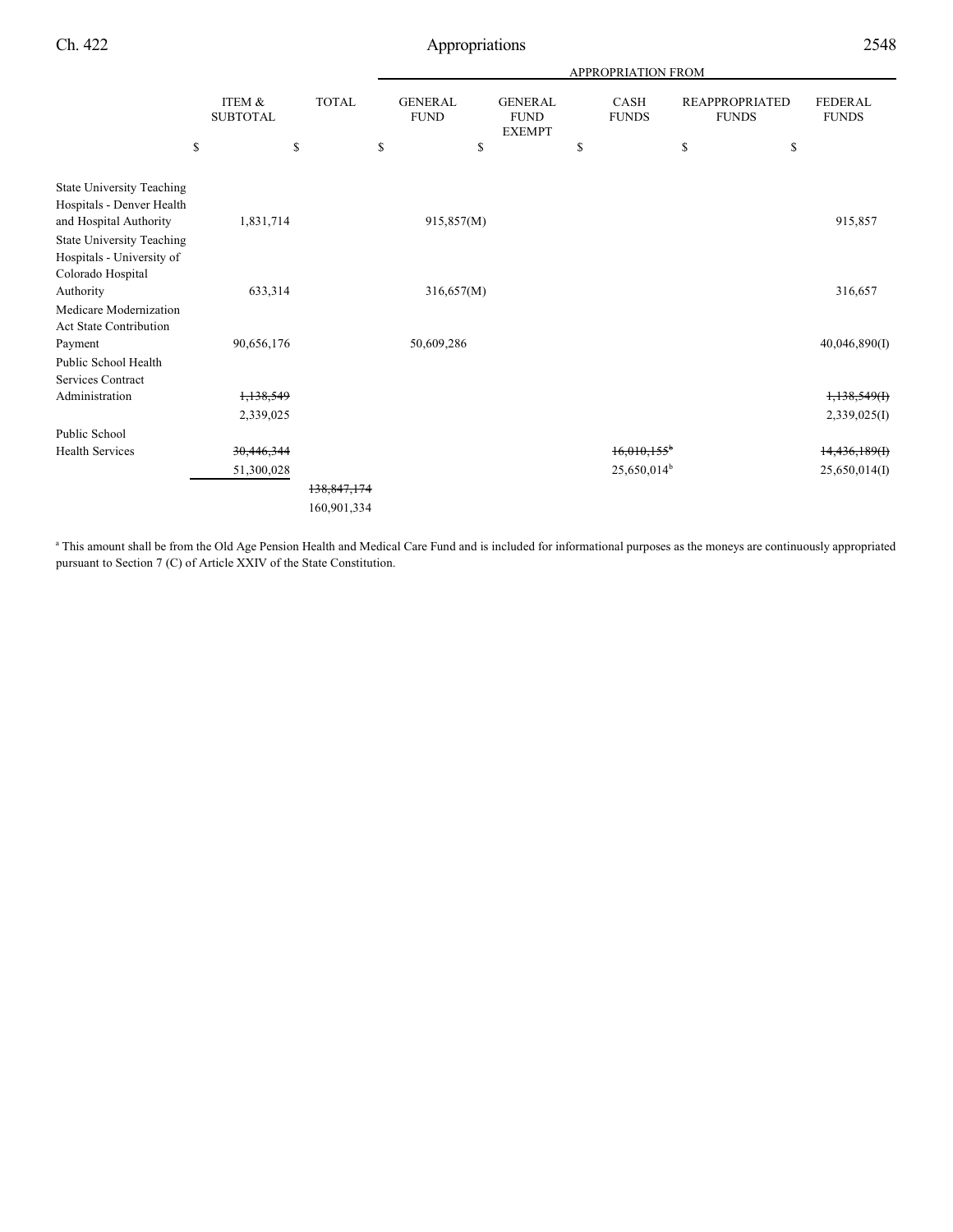<sup>b</sup> This amount represents funds certified as expenditures incurred by school districts that are eligible for federal financial participation under Medicaid.

#### **(6) DEPARTMENT OF HUMAN SERVICES MEDICAID-FUNDED PROGRAMS**

| (A) Executive Director's      |                                                                  |              |                                             |                  |            |
|-------------------------------|------------------------------------------------------------------|--------------|---------------------------------------------|------------------|------------|
| <b>Office - Medicaid</b>      |                                                                  |              |                                             |                  |            |
| Funding <sup>13</sup>         | 15, 173, 536                                                     | 7,586,768(M) |                                             |                  | 7,586,768  |
|                               | 15,198,618                                                       | 7,599,309(M) |                                             |                  | 7,599,309  |
|                               | (B) Office of Information Technology Services - Medicaid Funding |              |                                             |                  |            |
| Colorado Benefits             |                                                                  |              |                                             |                  |            |
| Management System             | 9,040,363                                                        | 4,489,039(M) | $14,481^a$                                  | $20.577^b$       | 4,516,266  |
| Colorado Benefits             |                                                                  |              |                                             |                  |            |
| Management System,            |                                                                  |              |                                             |                  |            |
| <b>HCPF Only</b>              | 611,520                                                          |              | $305,760^{\circ}$                           |                  | 305,760(I) |
| CBMS SAS-70 Audit             | 55,204                                                           | 27,416(M)    | 89 <sup>a</sup><br>$\overline{\phantom{a}}$ | 119 <sup>b</sup> | 27,580     |
| Other Office of               |                                                                  |              |                                             |                  |            |
| <b>Information Technology</b> |                                                                  |              |                                             |                  |            |
| Services Line Items           | 500,820                                                          | 250,410(M)   |                                             |                  | 250,410    |
|                               | 10,207,907                                                       |              |                                             |                  |            |

<sup>a</sup> These amounts shall be from the Children's Basic Health Plan Trust created in Section 25.5-8-105 (1), C.R.S.

<sup>b</sup> These amounts shall be from the Old Age Pension Health and Medical Care Fund moneys originally appropriated to the Old Age Pension State Medical Program. <sup>e</sup> This amount shall be from the Hospital Provider Fee Cash Fund created in Section 25.5-4-402.3 (4), C.R.S.

| (C) Office of Operations |           |              |           |
|--------------------------|-----------|--------------|-----------|
| - Medicaid Funding       | 4,814,610 | 2,407,305(M) | 2,407,305 |
|                          |           |              |           |
|                          |           |              |           |
|                          |           |              |           |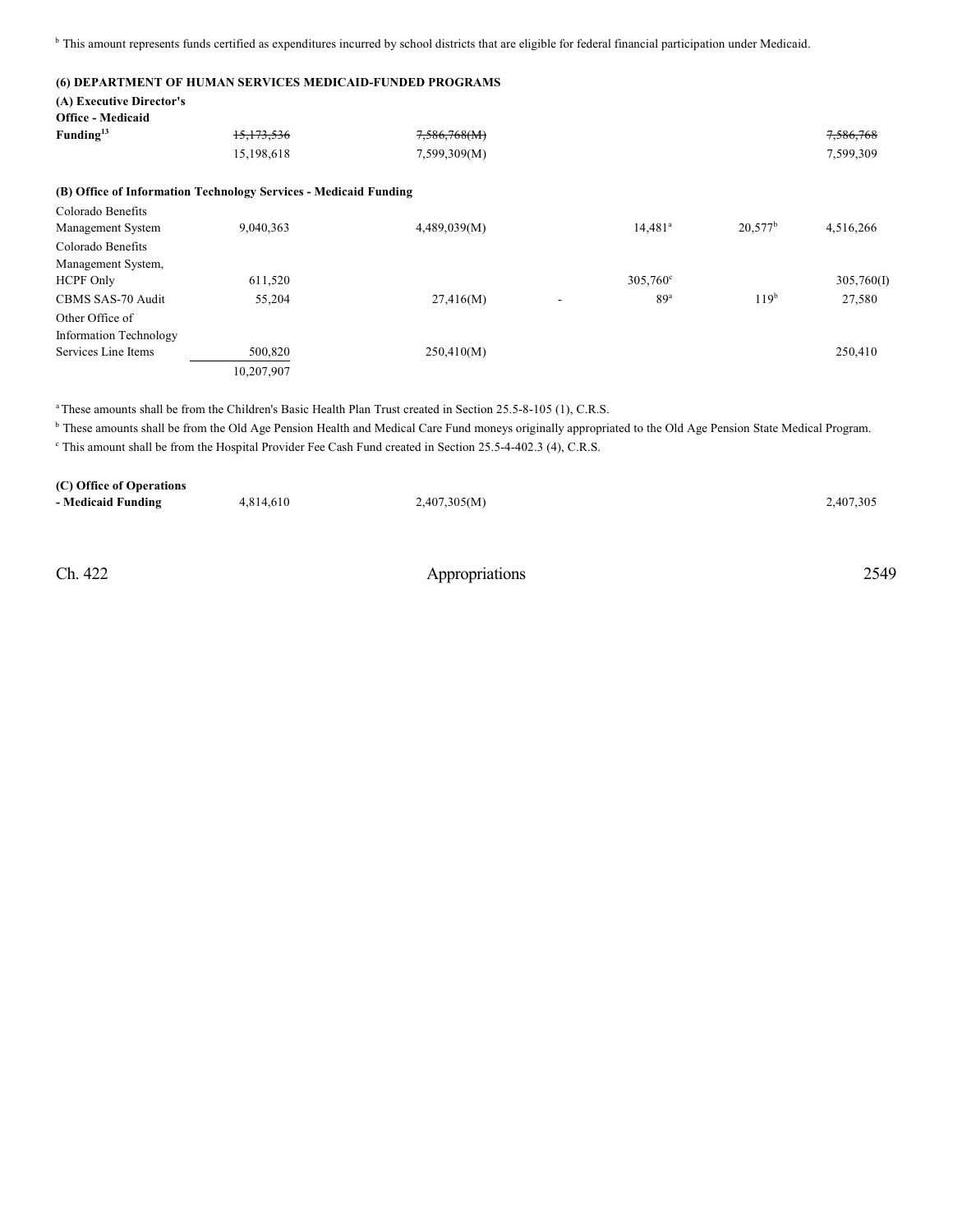|                                                   |                           |              | APPROPRIATION FROM            |                                                |    |                             |    |                                       |                                |  |
|---------------------------------------------------|---------------------------|--------------|-------------------------------|------------------------------------------------|----|-----------------------------|----|---------------------------------------|--------------------------------|--|
|                                                   | ITEM &<br><b>SUBTOTAL</b> | <b>TOTAL</b> | <b>GENERAL</b><br><b>FUND</b> | <b>GENERAL</b><br><b>FUND</b><br><b>EXEMPT</b> |    | <b>CASH</b><br><b>FUNDS</b> |    | <b>REAPPROPRIATED</b><br><b>FUNDS</b> | <b>FEDERAL</b><br><b>FUNDS</b> |  |
| \$                                                |                           | \$           | \$<br>\$                      |                                                | \$ |                             | \$ | \$                                    |                                |  |
| (D) Division of Child Welfare - Medicaid Funding  |                           |              |                               |                                                |    |                             |    |                                       |                                |  |
| Administration                                    | 133,070                   |              | 66,535(M)                     |                                                |    |                             |    |                                       | 66,535                         |  |
| Child Welfare Services                            | 14,293,272                |              | 7,146,636(M)                  |                                                |    |                             |    |                                       | 7,146,636                      |  |
|                                                   | 14,426,342                |              |                               |                                                |    |                             |    |                                       |                                |  |
| (E) Office of Self Sufficiency - Medicaid Funding |                           |              |                               |                                                |    |                             |    |                                       |                                |  |
| Systematic Alien                                  |                           |              |                               |                                                |    |                             |    |                                       |                                |  |
| Verification for Eligibility                      | 33,951                    |              | 16.976(M)                     |                                                |    |                             |    |                                       | 16,975                         |  |
|                                                   |                           |              |                               |                                                |    |                             |    |                                       | 33,951                         |  |
| (F) Mental Health and Alcohol and Drug Abuse      |                           |              |                               |                                                |    |                             |    |                                       |                                |  |
| <b>Services - Medicaid Funding</b>                |                           |              |                               |                                                |    |                             |    |                                       |                                |  |
| Administration                                    | 388,784                   |              | 194,392(M)                    |                                                |    |                             |    |                                       | 194,392                        |  |
| Residential Treatment for                         |                           |              |                               |                                                |    |                             |    |                                       |                                |  |
| Youth (H.B. 99-1116)                              | 116,840                   |              | 58,420(M)                     |                                                |    |                             |    |                                       | 58,420                         |  |
| Mental Health Institutes                          | 5,322,778                 |              | 2,661,389(M)                  |                                                |    |                             |    |                                       | 2,661,389                      |  |
|                                                   | 4,775,751                 |              | 2,387,875(M)                  |                                                |    |                             |    |                                       | 2,387,876                      |  |
| Alcohol and Drug Abuse                            |                           |              |                               |                                                |    |                             |    |                                       |                                |  |
| Division, High Risk                               |                           |              |                               |                                                |    |                             |    |                                       |                                |  |
| Pregnant Women                                    |                           |              |                               |                                                |    |                             |    |                                       |                                |  |
| Program                                           | 1,999,146                 |              | 999,573(M)                    |                                                |    |                             |    |                                       | 999,573                        |  |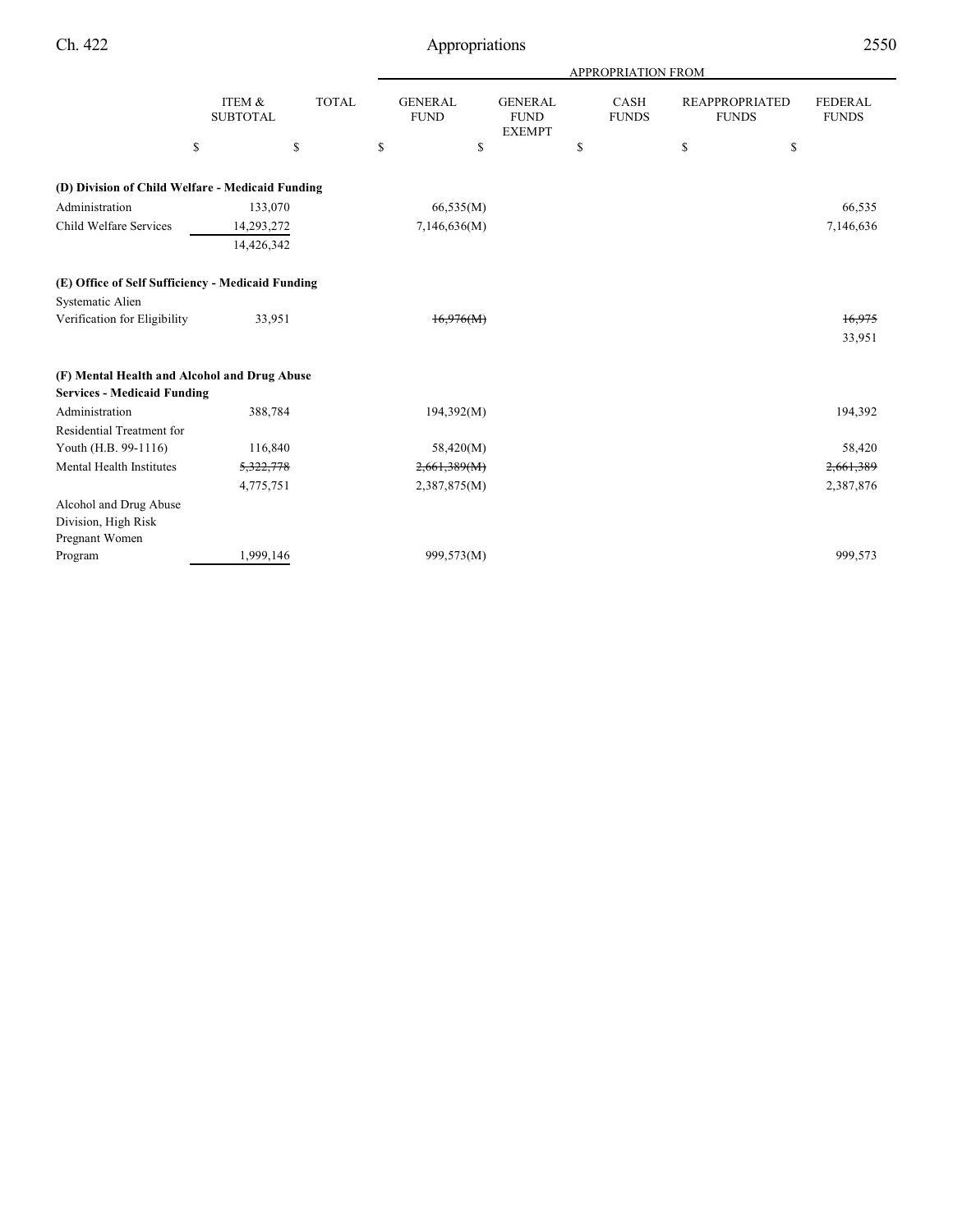|                                             | 7,827,548   |                |                |                             |
|---------------------------------------------|-------------|----------------|----------------|-----------------------------|
|                                             | 7,280,521   |                |                |                             |
| (G) Services for People with Disabilities - |             |                |                |                             |
| <b>Medicaid Funding</b>                     |             |                |                |                             |
| Community Services for                      |             |                |                |                             |
| People with                                 |             |                |                |                             |
| Developmental                               |             |                |                |                             |
| Disabilities,                               |             |                |                |                             |
| Administration                              | 2,897,037   | 1,448,519(M)   |                | 1,448,518                   |
| Community Services for                      |             |                |                |                             |
| People with                                 |             |                |                |                             |
| Developmental                               |             |                |                |                             |
| Disabilities, Program                       |             |                |                |                             |
| Costs                                       | 340,502,802 | 170,251,400(M) | 1 <sup>a</sup> | 170,251,401                 |
|                                             | 340,859,230 | 170,429,614(M) |                | 170,429,615                 |
| <b>Regional Centers</b>                     | 47,801,815  | 22,033,253(M)  |                | $1,867,655^b$<br>23,900,907 |

<sup>a</sup> This amount shall be from the Health Care Expansion Fund created in Section 24-22-117 (2) (a) (I), C.R.S.

392,389,479 392,745,907

<sup>b</sup> This amount shall be from the Service Fee Fund created in Section 25.5-6-204 (1) (c) (II), C.R.S., and shall be from the Provider Fee line item for Regional Centers for People with Developmental Disabilities in the Department of Human Services.

Adjustments 1,187,825 593,913(M) 599,913 593,913 593,913 593,912

Regional Center Depreciation and Annual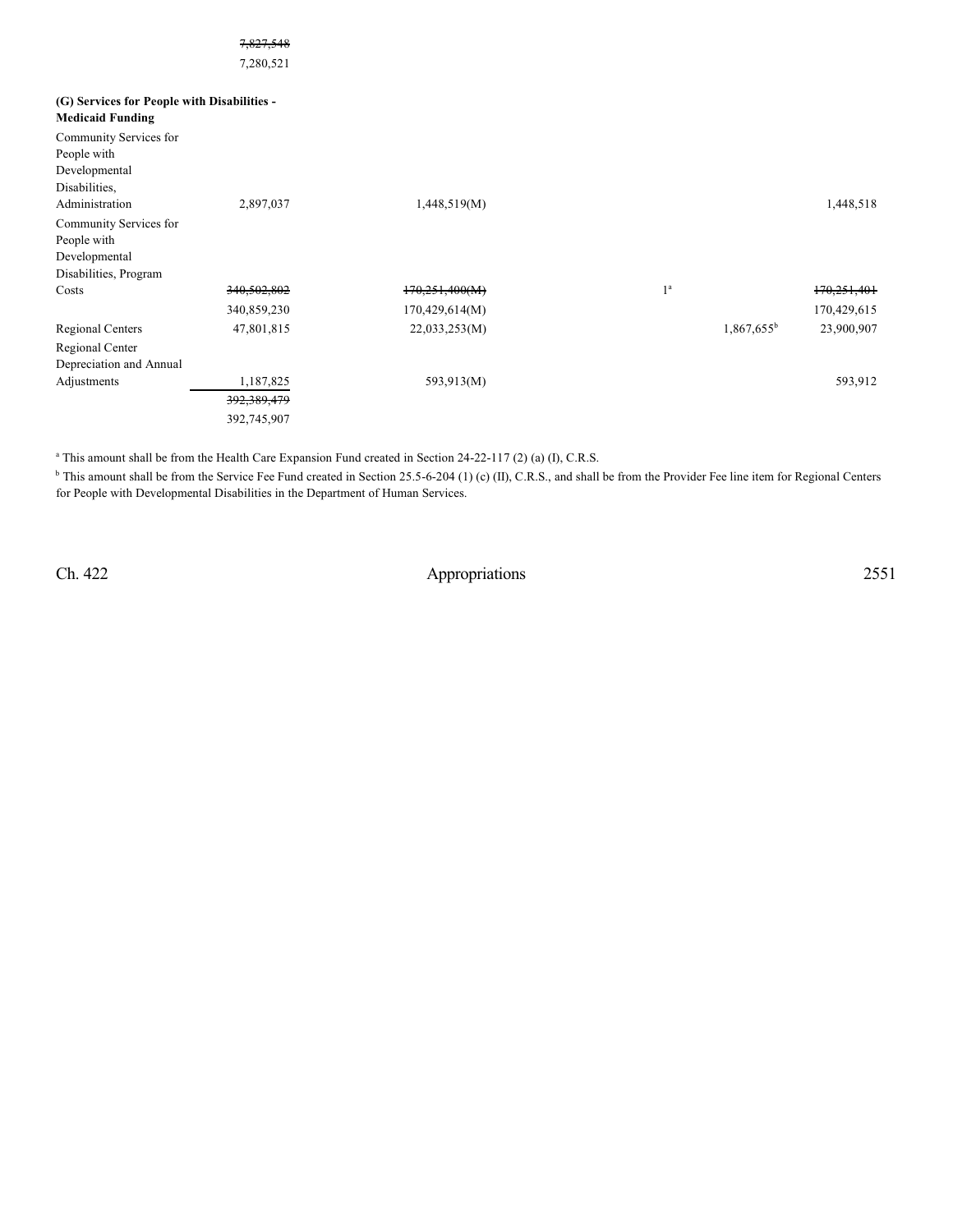|                                                                                                             |                           |              | <b>APPROPRIATION FROM</b> |                               |                                                |    |                      |                                       |                                |
|-------------------------------------------------------------------------------------------------------------|---------------------------|--------------|---------------------------|-------------------------------|------------------------------------------------|----|----------------------|---------------------------------------|--------------------------------|
|                                                                                                             | ITEM &<br><b>SUBTOTAL</b> | <b>TOTAL</b> |                           | <b>GENERAL</b><br><b>FUND</b> | <b>GENERAL</b><br><b>FUND</b><br><b>EXEMPT</b> |    | CASH<br><b>FUNDS</b> | <b>REAPPROPRIATED</b><br><b>FUNDS</b> | <b>FEDERAL</b><br><b>FUNDS</b> |
|                                                                                                             | \$                        | \$           | \$                        | \$                            |                                                | \$ | \$                   | \$                                    |                                |
| (H) Adult Assistance<br><b>Programs, Community</b><br>Services for the Elderly -<br><b>Medicaid Funding</b> | 1,800                     |              | 900(M)                    |                               |                                                |    |                      | 900                                   |                                |
| (I) Division of Youth<br><b>Corrections - Medicaid</b>                                                      |                           |              |                           |                               |                                                |    |                      |                                       |                                |
| <b>Funding</b>                                                                                              | 1,632,783                 |              |                           | 816,392(M)                    |                                                |    |                      |                                       | 816,391                        |
|                                                                                                             | 1,435,610                 |              |                           | 717,805(M)                    |                                                |    |                      |                                       | 717,805                        |
| (J) Other<br>Federal Medicaid Indirect<br>Cost Reimbursement for                                            |                           |              |                           |                               |                                                |    |                      |                                       |                                |
| Department of Human                                                                                         |                           |              |                           |                               |                                                |    |                      |                                       |                                |
| Services Programs                                                                                           | 500,000                   |              |                           |                               |                                                |    |                      |                                       | $500,000(I)^a$                 |

<sup>a</sup> This amount reflects estimated Medicaid federal indirect cost reimbursements for Department of Human Services programs.

447,007,956 446,645,266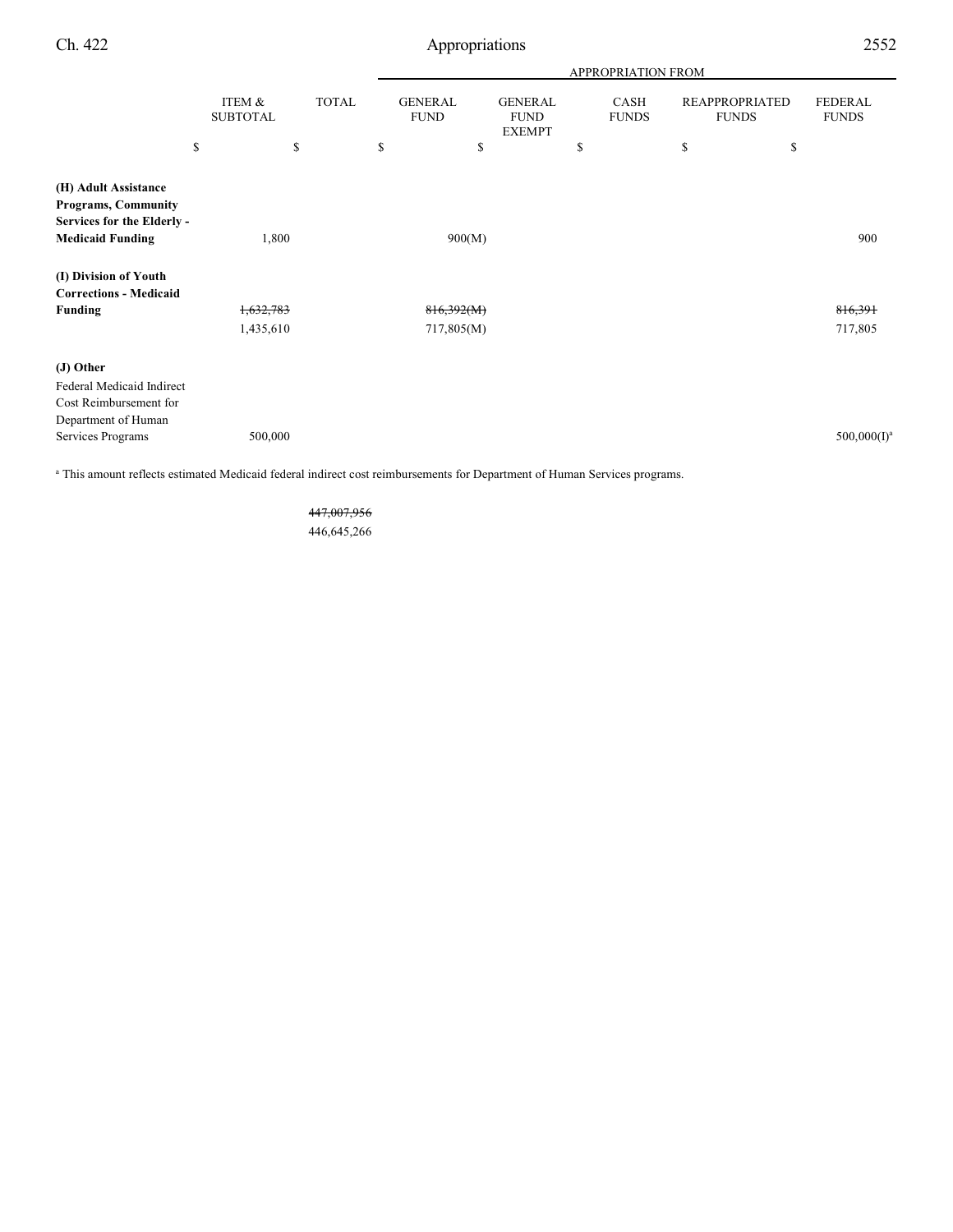<sup>a</sup> Of this amount, \$312,202,624 shall be from the General Fund Exempt Account created in Section 24-77-103.6 (2), C.R.S., and \$441,600 shall be General Fund Exempt pursuant to Section 24-22-117 (1) (c) (I) (B), C.R.S. Further, said \$441,600 is also not subject to the statutory limitation on General Fund appropriations imposed by Section 24-75-201.1, C.R.S.

 $b$  Of this amount \$10,000,000 contains an (I) notation.

<sup>c</sup> Of this amount  $226,395,675$  \$238,947,056 contains an (I) notation.

**FOOTNOTES** -- The following statements are referenced to the numbered footnotes throughout section 2.

10 Department of Health Care Policy and Financing, Medical Services Premiums -- The appropriations in this division assume the following caseload and cost estimates: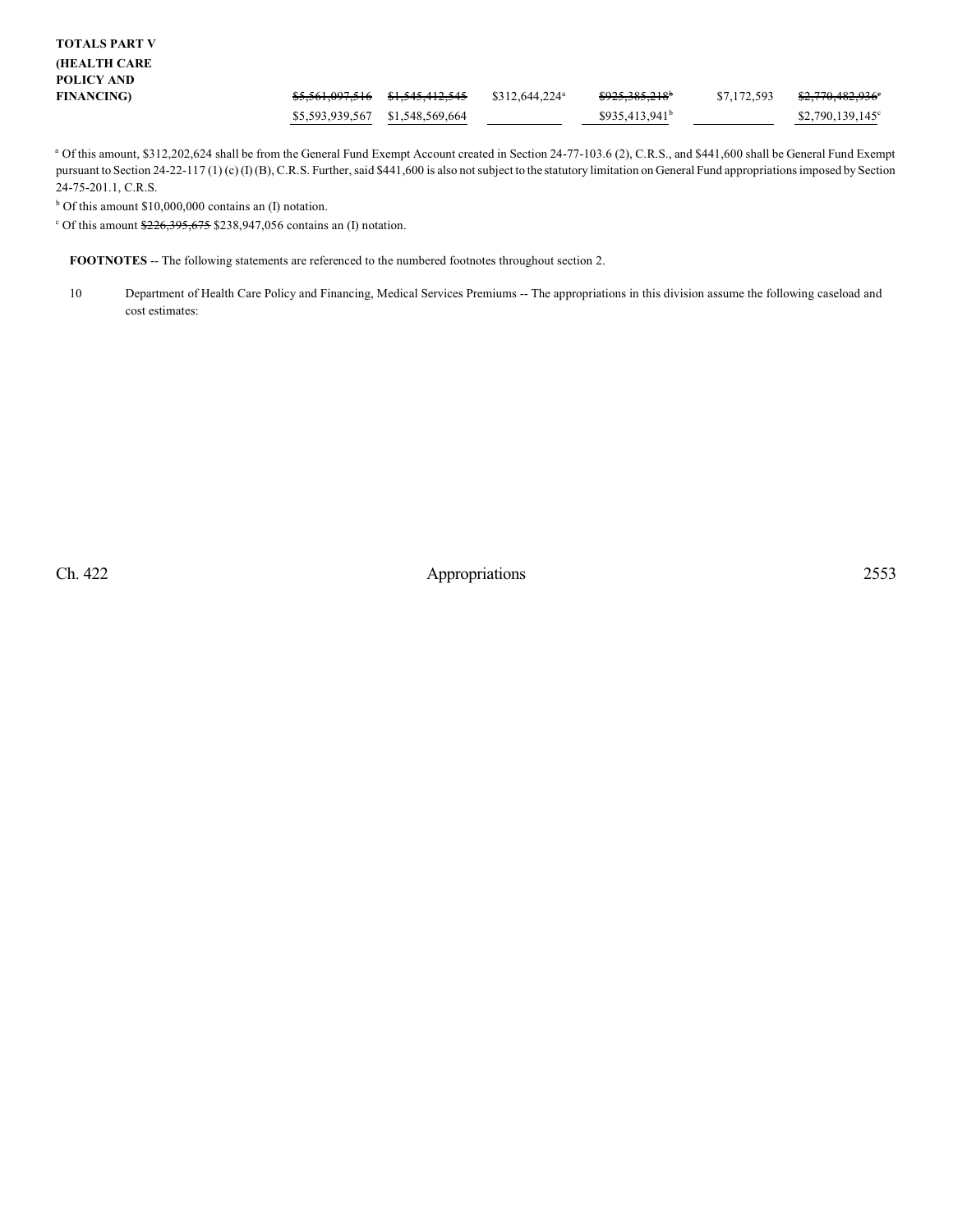| <b>Aid Category</b>                                                            | Caseload | <b>Estimated Costs</b> | <b>Average Cost Per Client</b> |
|--------------------------------------------------------------------------------|----------|------------------------|--------------------------------|
| Adults 65 Years of Age and Older                                               | 40,820   | \$1,015,050,729        | \$24,866.50                    |
| Disabled Adults 60 to 64 Years of Age                                          | 8,948    | 183, 126, 151          | 20,465.60                      |
| Disabled Individuals up to 59 Years of Age                                     | 62,098   | 1,103,171,414          | 17,765.01                      |
| Medicaid Buy-In for People with Disabilities                                   | 2,208    | 28,915,416             | 13,095.75                      |
| Categorically Eligible Low-Income Adults                                       | 77,455   | 330,437,500            | 4,266.19                       |
| Expansion Adults up to 60 Percent of Federal Poverty Level                     | 26,498   | 93,726,012             | 3,537.10                       |
| Expansion Adults between 61 Percent to 100 Percent of Federal Poverty Level    | 42,381   | 139, 127, 138          | 3,282.77                       |
| Adults without Dependent Children up to 100 percent of Federal Poverty Level   | 10,000   | 121,029,477            | 12,102.95                      |
| Breast and Cervical Cancer Treatment and Prevention Program Adults             | 679      | 14,909,151             | 21,957.51                      |
| Eligible Children                                                              | 367,649  | 714,389,037            | 1,943.13                       |
| Foster Care Children                                                           | 18,159   | 89,587,884             | 4,933.53                       |
| Pregnant Adults up to 185 Percent of Federal Poverty Level                     | 7,546    | 78,139,747             | 10,355.12                      |
| Non-Citizens Qualifying for Emergency Services                                 | 2,529    | 50,625,528             | 20,018.00                      |
| Qualified Medicare Beneficiaries and Special Low-Income Medicare Beneficiaries | 20,503   | 34,091,703             | 1,662.77                       |
| Total                                                                          | 687,473  | \$3,996,326,887        | \$5,813.07                     |

11 Department of Health Care Policy and Financing, Indigent Care Program, Children's Basic Health Plan Medical and Dental Costs -- This appropriation assumes the following: (1) A total children's caseload of 67,542 at an average medical per capita cost of \$2,210.13 per year; and (2) a total adult prenatal caseload of 1,360 at an average medical per capita cost of \$15,818.25 per year.

12 Department of Health Care Policy and Financing, Indigent Care Program, Children's Basic Health Plan Medical and Dental Costs -- This appropriation assumes an average cost of \$174.02 per child per year for the dental benefit.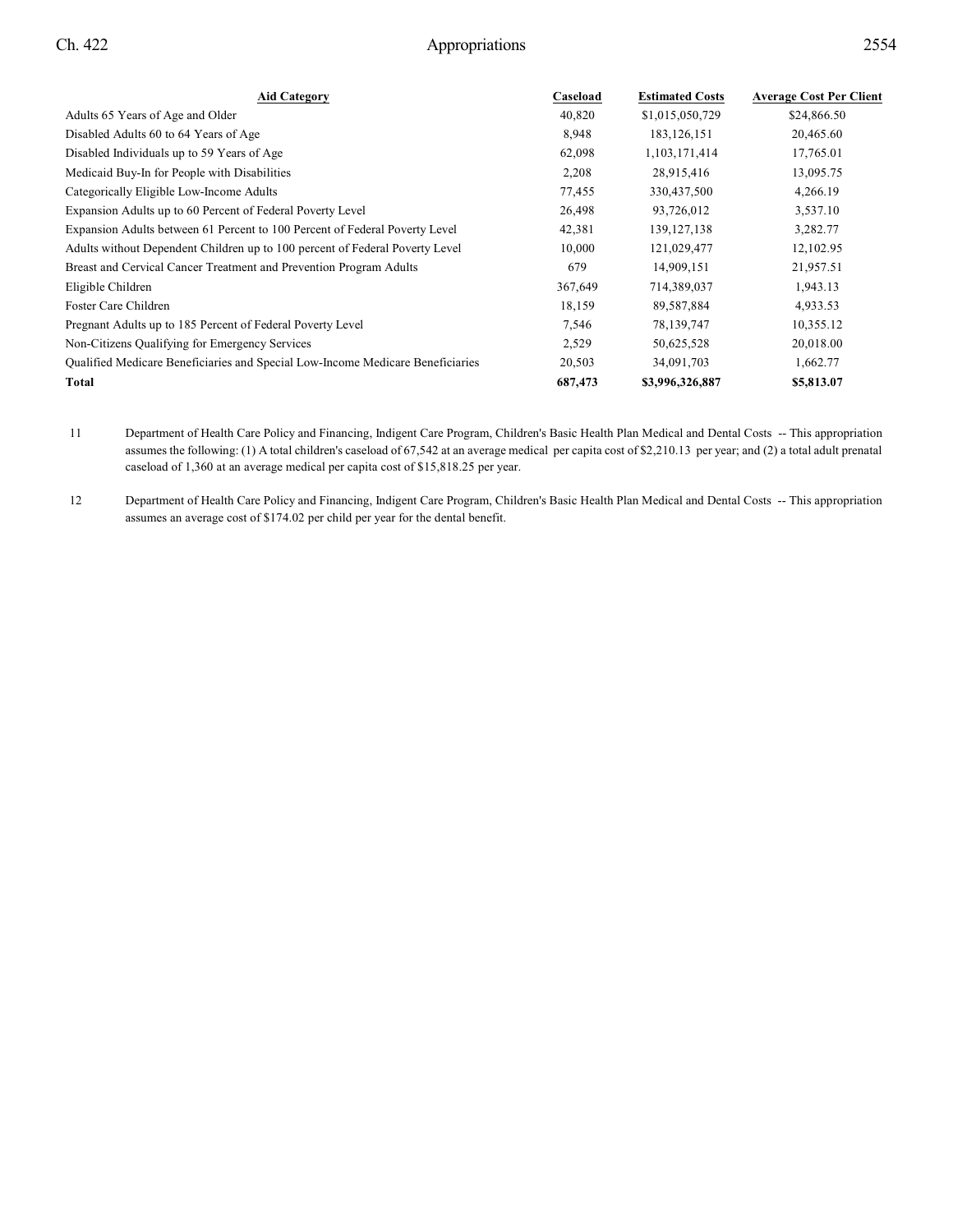13 Department of Health Care Policy and Financing, Department of Human Services Medicaid-Funded Programs, Executive Director's Office - Medicaid Funding -- The appropriation in this Health Care Policy and Financing line item corresponds to the Medicaid funding in the Department of Human Services, Executive Director's Office, General Administration. As such, the appropriation contains amounts that correspond to centralized appropriation amounts in the Department of Human Services. Consistent with the head notes to the Long Bill, the Department of Human Services is authorized to transfer the centralized appropriations to other line item appropriations to the Department of Human Services. In order to aid budget reconciliation between the Department of Health Care Policy and Financing and the Department of Human Services, the Department of Health Care Policy and Financing is hereby authorized to make line item transfers out of this appropriation to other Department of Human Services Medicaid-funded programs appropriation in this section (6) in amounts equal to the centralized appropriation transfers made by the Department of Human Services for Medicaid-funded programs in the Department of Human Services.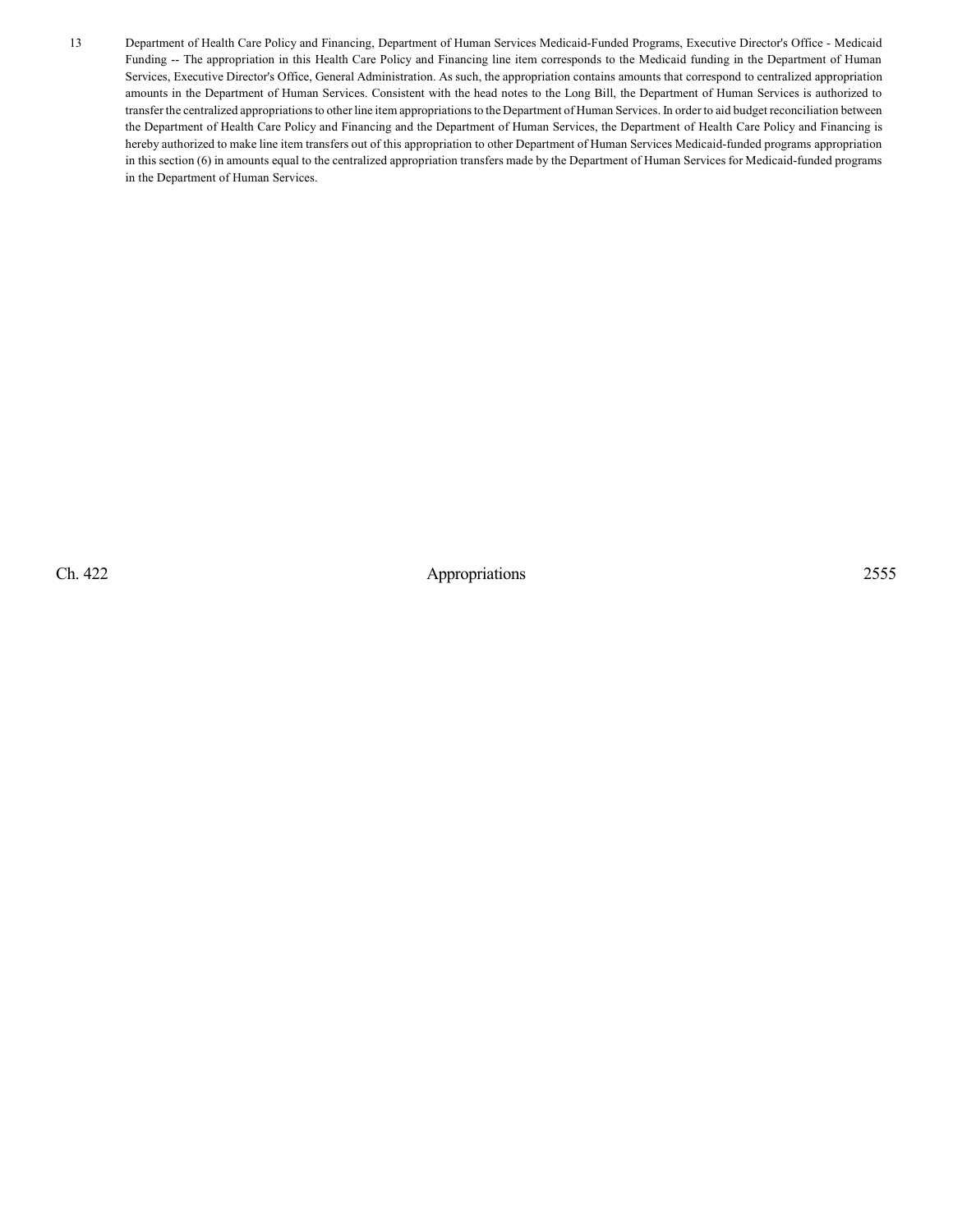|                 |              | APPROPRIATION FROM |                 |              |                       |                |  |  |
|-----------------|--------------|--------------------|-----------------|--------------|-----------------------|----------------|--|--|
|                 |              |                    |                 |              |                       |                |  |  |
| ITEM &          | <b>TOTAL</b> | <b>GENERAL</b>     | <b>GENER AL</b> | <b>CASH</b>  | <b>REAPPROPRIATED</b> | <b>FEDERAL</b> |  |  |
| <b>SUBTOTAL</b> |              | FUND               | <b>FUND</b>     | <b>FUNDS</b> | <b>FUNDS</b>          | <b>FUNDS</b>   |  |  |
|                 |              |                    | <b>EXEMPT</b>   |              |                       |                |  |  |
|                 |              |                    |                 |              |                       |                |  |  |

SECTION 2. Appropriation to the department of health care policy and financing for the fiscal year beginning July 1, **2011.** In Session Laws of Colorado 2011, section 2 of chapter 335, (SB 11-209), **amend** Part V (5) and the affected totals, as Part V (5) and the affected totals are amended by section 1 of chapter 288 (HB12-1184) and asthe said Part V (5) and the affected totals are further amended by section 10 of chapter 305 (HB 12-1335), Session Laws of Colorado 2012, as follows:

### Section 2. **Appropriation.**

## **PART V DEPARTMENT OF HEALTH CARE POLICY AND FINANCING**

#### **(5) OTHER MEDICAL SERVICES**

| Old Age Pension State    |            |            |                     |         |
|--------------------------|------------|------------|---------------------|---------|
| Medical Program          | 11,000,000 |            | $11,000,000^a$      |         |
| Transfer of Tobacco Tax  |            |            |                     |         |
| Cash Fund into the       |            |            |                     |         |
| Supplemental Old Age     |            |            |                     |         |
| Pension State Medical    |            |            |                     |         |
| Fund                     | 2,230,500  |            | $2,230,500^{\rm b}$ |         |
| Commission on Family     |            |            |                     |         |
| Medicine Residency       |            |            |                     |         |
| <b>Training Programs</b> | 1,741,077  | 870,538(M) |                     | 870,539 |
|                          |            |            |                     |         |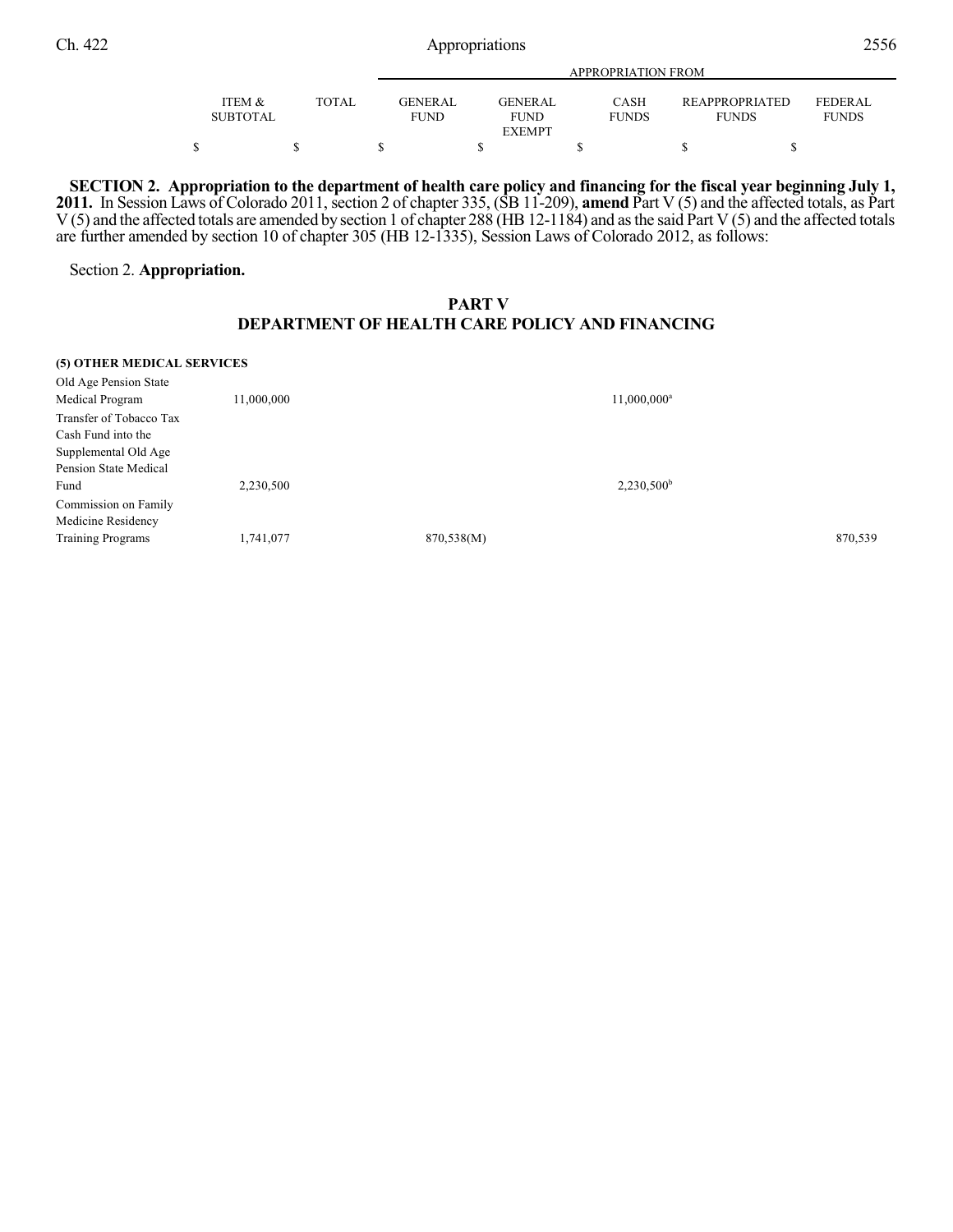| Colorado Hospital<br>316,657<br>633,314<br>Authority<br>316,657(M)<br>Medicare Modernization<br><b>Act State Contribution</b><br>30,643,282<br>93,512,819<br>62,869,537<br>Payment<br>Public School Health |
|------------------------------------------------------------------------------------------------------------------------------------------------------------------------------------------------------------|
|                                                                                                                                                                                                            |
|                                                                                                                                                                                                            |
|                                                                                                                                                                                                            |
|                                                                                                                                                                                                            |
|                                                                                                                                                                                                            |
|                                                                                                                                                                                                            |
| Services Contract                                                                                                                                                                                          |
| 1,138,549<br>Administration<br>1,138,549                                                                                                                                                                   |
| Public School                                                                                                                                                                                              |
| 30,446,344<br>14,436,189<br><b>Health Services</b><br>$16.010.155$ <sup>e</sup>                                                                                                                            |
| 25, 155, 750<br>45,932,587<br>20,776,837°                                                                                                                                                                  |
| 142,534,317                                                                                                                                                                                                |
| 158,020,560                                                                                                                                                                                                |

<sup>a</sup> Of this amount, \$9,998,483 shall be from the Old Age Pension Health and Medical Care Fund, pursuant to Section 7 (C) of Article XXIV of the State Constitution, and \$1,001,517 shall be from the Supplemental Old Age Pension Health and Medical Care Fund created in Section 25.5-2-101 (2), C.R.S.

<sup>b</sup> This amount shall be from the Tobacco Tax Cash Fund created in Section 24-22-117 (1) (a), C.R.S. This appropriation meets the requirement to appropriate a portion of the revenues collected from the imposition of additional state cigarette and tobacco taxes to the Old Age Pension program for health related purposes pursuant to Section 21 of Article X of the State Constitution.

This amount represents funds certified as expenditures incurred by school districts that are eligible for federal financial participation under Medicaid.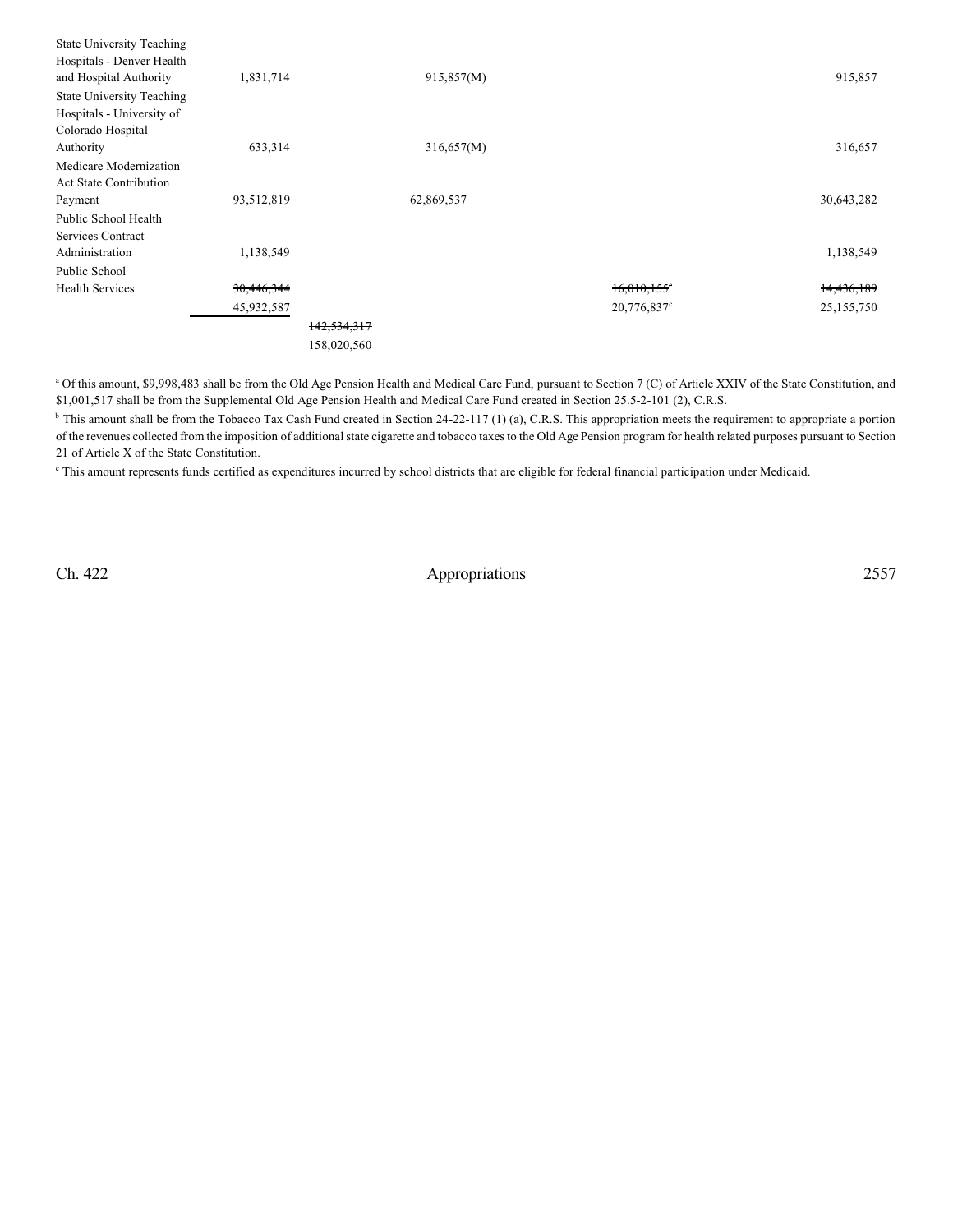|                                                           |                                      |                 |                               |                                                | <b>APPROPRIATION FROM</b>   |                                       |                                |
|-----------------------------------------------------------|--------------------------------------|-----------------|-------------------------------|------------------------------------------------|-----------------------------|---------------------------------------|--------------------------------|
|                                                           | <b>ITEM &amp;</b><br><b>SUBTOTAL</b> | <b>TOTAL</b>    | <b>GENERAL</b><br><b>FUND</b> | <b>GENERAL</b><br><b>FUND</b><br><b>EXEMPT</b> | <b>CASH</b><br><b>FUNDS</b> | <b>REAPPROPRIATED</b><br><b>FUNDS</b> | <b>FEDERAL</b><br><b>FUNDS</b> |
|                                                           | \$                                   | S               | \$                            | \$                                             | \$                          | \$                                    | Φ                              |
| <b>TOTALS PART V</b><br>(HEALTH CARE<br><b>POLICY AND</b> |                                      |                 |                               |                                                |                             |                                       |                                |
| <b>FINANCING</b>                                          |                                      | \$5,150,713,120 | \$1,432,735,038               | \$373,954,851 <sup>a</sup>                     | \$782,714,980               | \$5,736,189                           | \$2,555,572,062                |
|                                                           |                                      | \$5,166,199,363 |                               |                                                | \$787,481,662               |                                       | \$2,566,291,623                |

<sup>a</sup> Of this amount, \$284,175,417 shall be from the General Fund Exempt Account created in Section 24-77-103.6 (2), C.R.S., and \$446,100 shall be General Fund Exempt pursuant to Section 24-22-117 (1) (c) (I) (B), C.R.S. Further, said \$446,100 is also notsubject to the statutory limitation on General Fund appropriations imposed by Section 24-75-201.1, C.R.S.